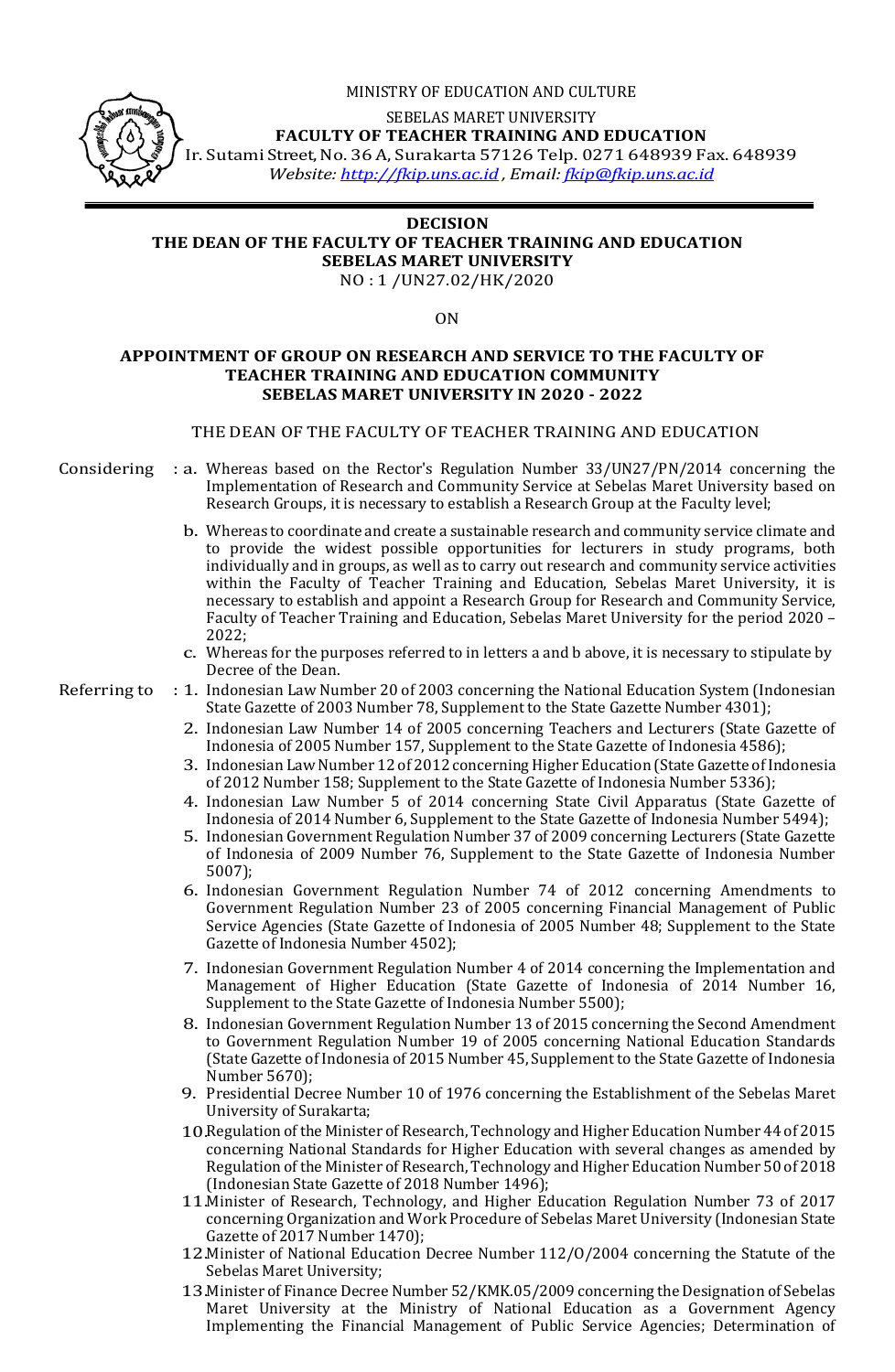Remuneration for Management Officers, Supervisory Boards, and Employees of the Sebelas Maret University Public Service Agency at the Ministry of Education and Culture;

- 14.Minister of Finance Decree Number 387/KMK.05/2014 concerning Determination of Remuneration for Management Officers, Supervisory Boards, and Employees of the Sebelas Maret University Public Service Agency at the Ministry of Education and Culture;
- 15.Minister of Research, Technology and Higher Education Decree Number 12449/M/KP/2019 concerning the Appointment of Prof. Dr. Jamal Wiwoho, SH, M.Hum as Chancellor of Sebelas Maret University for the 2019-2023 period;
- 16.Chancellor Decree of the Sebelas Maret University Number 504/UN27/HK/2019 concerning Dismissal and Appointment of Faculty Deans at Sebelas Maret University for the 2019-2023 Period.

## Stipulate : Decree of the Faculty of Teacher Training and Education Dean, Sebelas Maret University, regarding the Appointment of a Research Group for Research and Community Service, Faculty of Teacher Training and Education, Sebelas Maret University for the Period of 2020 – 2022; First : Appointed a Research Group (RG) for Research and Community Service, Faculty of Teacher Training and Education, Sebelas Maret University for the 2020–2022 period to assist faculty leaders in coordinating and creating a sustainable research and community service climate; Second : Assigning the personnel in column 2 of the appendix to this decision as researchers and servants both individually and in groups to carry out research and community service activities within the Faculty of Teacher Training and Education, Sebelas Maret University in accordance with the composition of the Research Group, with details of such tasks and functions in column 6 and responsible to the Dean; Third : The costs incurred as a result of this determination are charged to the DIPA BLU (Budget Implementation List - Public Service Agency) budget on the Faculty of Teacher Training and Education, Sebelas Maret University, or other sources in accordance with applicable regulations;

Fourth : This decision is effective from 02 January 2020 to 31 December 2022 provided that things will be reviewed and corrected accordingly if there is an error.

> Stipulated in Surakarta On 2 January 2020



A copy of this decision is submitted to:

- 1. Relevant officials within the Faculty of Teacher Training and Education, Sebelas Maret University
- 2. Relevant party

#### **DECIDE**

- 
- -
-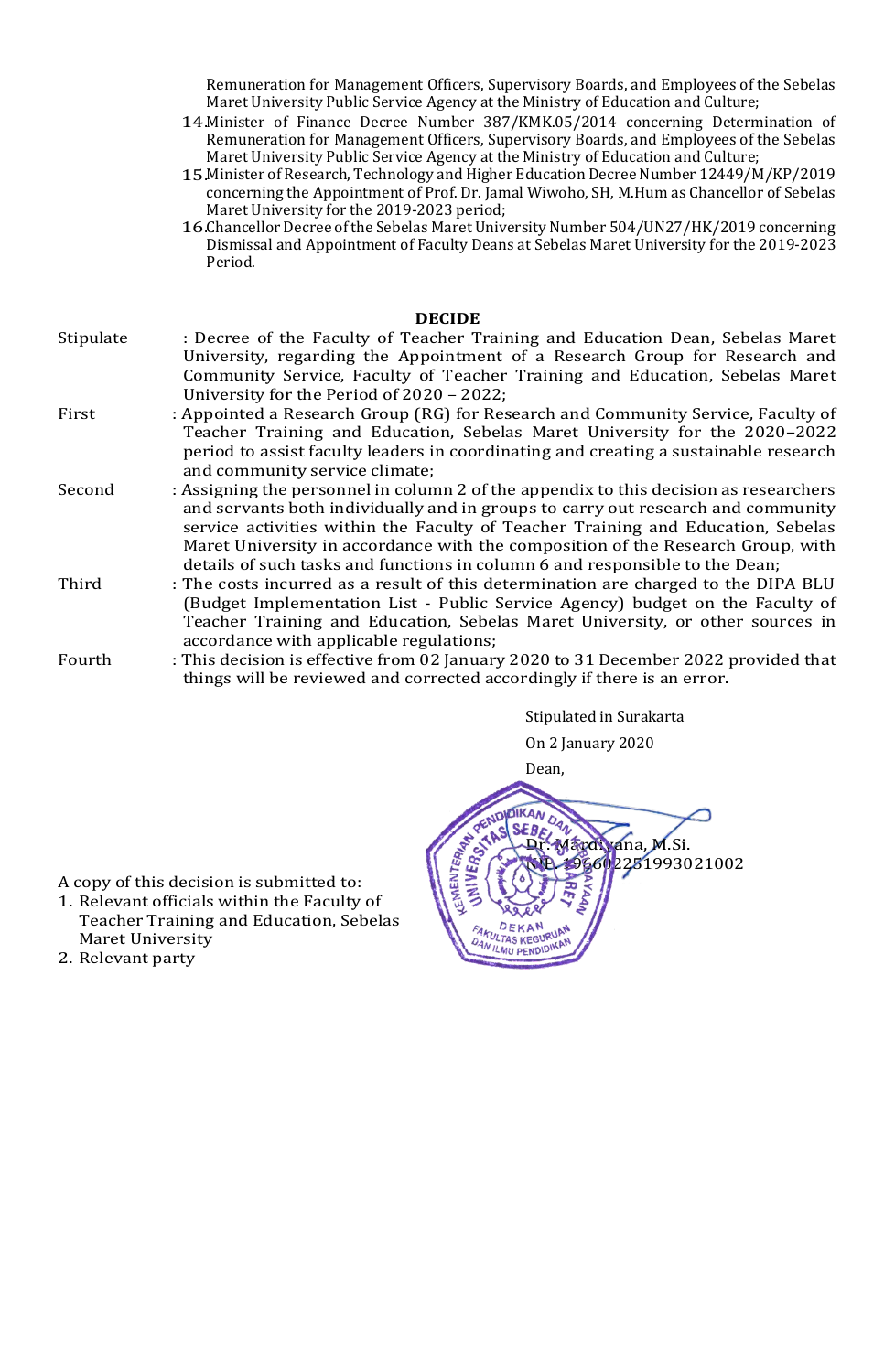Appendix to the Decree of the Faculty of Teacher Training and Education Dean, Sebelas Maret University

Number : 1 /UN27.02/HK/2020 on 2 January 2020

# **LIST OF LECTURER GROUPS FOR RESEARCH AND COMMUNITY SERVICE, FACULTY OF TEACHER TRAINING AND EDUCATION, SEBELAS MARET UNIVERSITY IN THE PERIOD OF 2020 – 2022**

| <b>No</b> | <b>Study</b> | <b>Research</b>                         | <b>Lecturer Name</b>                  | <b>National</b>                      | <b>Study</b>                          |
|-----------|--------------|-----------------------------------------|---------------------------------------|--------------------------------------|---------------------------------------|
|           | Program      | <b>Group Name</b>                       |                                       | <b>Lecturer</b><br><b>Identifica</b> | Program                               |
|           |              |                                         |                                       | tion                                 |                                       |
|           |              |                                         |                                       | <b>Number</b>                        |                                       |
| 1         |              | <b>Mechanical Engineering Education</b> |                                       | (NIDN)                               |                                       |
|           |              | Renewable                               | 1. Dr.Eng. Nugroho Agung Pambudi      | 30128107                             | Mechanical                            |
|           |              | Energy and                              |                                       |                                      | Engineering                           |
|           |              | Society                                 |                                       |                                      | Education (PTM)                       |
|           |              |                                         | 2. Towip, S.Pd., M.T.                 |                                      | Mechanical<br>Engineering             |
|           |              |                                         |                                       |                                      | Education (PTM)                       |
|           |              |                                         | 3. Dr. Upik Elok EndangR., M.Pd       | 25056210                             | Early Childhood                       |
|           |              |                                         |                                       |                                      | Teacher<br>Education                  |
|           |              |                                         |                                       |                                      | (PGPAUD)                              |
|           |              |                                         | 4. Anis Rahmawati S.T, M.T            | 26047901                             | <b>Building</b>                       |
|           |              |                                         |                                       |                                      | Engineering                           |
|           |              |                                         | 5. Prof. Syamsyul                     | 15067107                             | <b>Education (PTB)</b><br>Mechanical  |
|           |              |                                         |                                       |                                      | Engineering                           |
|           |              |                                         | 6. Dwi Yuniasih Saputri, S.Pd., M. Pd | 11069401                             | Elementary                            |
|           |              |                                         |                                       |                                      | <b>School Teacher</b><br>Education    |
|           |              |                                         |                                       |                                      | (PGSD)                                |
|           |              |                                         | 7. Rosihan Ariyuana, S. Si., M.Kom.   | 1097902                              | Informatics and                       |
|           |              |                                         |                                       |                                      | Computer                              |
|           |              |                                         |                                       |                                      | Engineering<br>Education              |
|           |              |                                         |                                       |                                      | (PTIK)                                |
|           |              | Energy                                  | 1. Dr.Eng. Herman Saputro             | 11088203                             | Mechanical                            |
|           |              | Conversion,<br>Combustion and           |                                       |                                      | Engineering<br>Education (PTM)        |
|           |              | <b>Energy Education</b>                 | 2. Danar Susilo Wijayanto, M.Eng      | 24017904                             | Mechanical                            |
|           |              |                                         |                                       |                                      | Engineering                           |
|           |              |                                         | 3. Ir. Husin Bugis, M.Si.             | 3105804                              | <b>Education (PTM)</b><br>Mechanical  |
|           |              |                                         |                                       |                                      | Engineering                           |
|           |              |                                         |                                       |                                      | Education (PTM)                       |
|           |              |                                         | 4. Ngatou Rohman, M.Pd.               | 1078002                              | Mechanical<br>Engineering             |
|           |              |                                         |                                       |                                      | <b>Education (PTM)</b>                |
|           |              |                                         | 5. Ranto, M.T.                        | 26096106                             | Mechanical                            |
|           |              |                                         |                                       |                                      | Engineering                           |
|           |              |                                         | 6. Dr. Laila Fitriana, M.Pd.          | 22078208                             | <b>Education (PTM)</b><br>Mathematics |
|           |              |                                         |                                       |                                      | Education                             |
|           |              | Vocational and                          | 1. Dr. Yuyun Estriyanto, M.T.         | 13017801                             | Mechanical                            |
|           |              | Mechanical                              |                                       |                                      | Engineering                           |
|           |              | Engineering<br>Education                | 2. Taufik Wisnu, M.Pd.                |                                      | <b>Education (PTM)</b><br>Mechanical  |
|           |              |                                         |                                       |                                      | Engineering                           |
|           |              |                                         |                                       |                                      | <b>Education (PTM)</b>                |
|           |              |                                         | 3. Budi Harjanto, M.T.                | 16017902                             | Mechanical<br>Engineering             |
|           |              |                                         |                                       |                                      | <b>Education (PTM)</b>                |
|           |              |                                         | 4. Dr. Suharno, M.T.                  | 3067108                              | Mechanical                            |
|           |              |                                         |                                       |                                      | Engineering                           |
|           |              |                                         | 5. Valiant Lukad, M.Pd.               | 22029103                             | <b>Education (PTM)</b><br>Mechanical  |
|           |              |                                         |                                       |                                      | Engineering                           |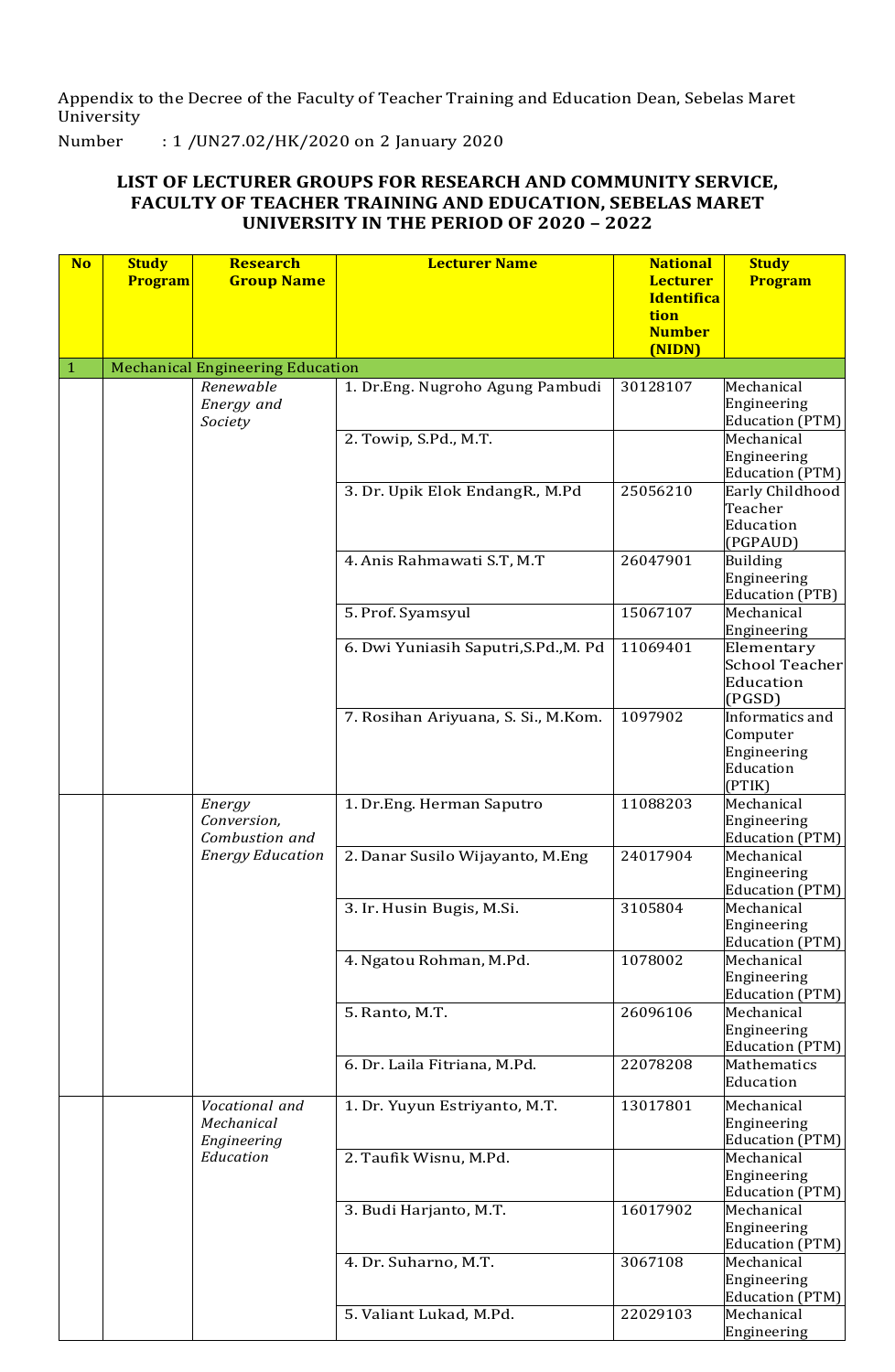|                |                                             |                                        |           | Education (PTM)                           |
|----------------|---------------------------------------------|----------------------------------------|-----------|-------------------------------------------|
|                |                                             | 6. Prof. Dr. Muhammad Akhyar,<br>M.Pd. | 29076108  | Mechanical<br>Engineering                 |
|                |                                             |                                        |           | Education (PTM)                           |
|                |                                             | 7. Dr.Eng. Nyenyep Sriwardani,         | 15037309  | Mechanical                                |
|                |                                             | M.T.                                   |           | Engineering<br>Education (PTM)            |
|                |                                             | 8. Dr. Indah Widiastuti                | 14057802  | Mechanical                                |
|                |                                             |                                        |           | Engineering                               |
| $\overline{2}$ | <b>Building Engineering Education (PTB)</b> |                                        |           | <b>Education (PTM)</b>                    |
|                | Civil Engineering                           | 1. Dr. Ag Thamrin                      | 2016706   | <b>Building</b>                           |
|                | Education                                   |                                        |           | Engineering                               |
|                |                                             | 2. Dr. Roemintoyo                      | 26085906  | Education (PTB)<br><b>Building</b>        |
|                |                                             |                                        |           | Engineering                               |
|                |                                             |                                        |           | <b>Education (PTB)</b>                    |
|                |                                             | 3. Sukatiman                           | 3016406   | <b>Building</b><br>Engineering            |
|                |                                             |                                        |           | <b>Education</b> (PTB)                    |
|                |                                             | 4. Abdul haris Setiawan                | 24038001  | <b>Building</b>                           |
|                |                                             |                                        |           | Engineering<br><b>Education</b> (PTB)     |
|                |                                             | 5. Sri Sumarni S.T. M.T                | 21077901  | Building                                  |
|                |                                             |                                        |           | Engineering                               |
|                |                                             | 6. Ida Nugroho Saputro, S.T, M.Eng     | 2097702   | <b>Education (PTB)</b><br>Building        |
|                |                                             |                                        |           | Engineering                               |
|                |                                             |                                        |           | <b>Education</b> (PTB)                    |
|                |                                             | 7. Fajar Danur Isnatyi, S.T., M.Sc     | 2118204   | <b>Building</b><br>Engineering            |
|                |                                             |                                        |           | <b>Education (PTB)</b>                    |
|                |                                             | 8. Drs. Waluyo M.Pd                    | 19026305  | <b>Building</b>                           |
|                |                                             |                                        |           | Engineering<br><b>Education</b> (PTB)     |
|                |                                             | 9. Lilis Triningsing, S.Pd, M.Pd       |           | <b>Building</b>                           |
|                |                                             |                                        |           | Engineering<br>Education (PTB)            |
|                |                                             | 10. Wahyu Noviansyah                   | 18119005  | <b>Building</b>                           |
|                |                                             |                                        |           | Engineering                               |
|                | Environmenta                                | 1. Dr. Ir. Chundakus H, MS. Ars        | 14045710  | <b>Education</b> (PTB)<br><b>Building</b> |
|                | lly Friendly                                |                                        |           | Engineering                               |
|                | <b>Building</b>                             |                                        |           | <b>Education</b> (PTB)                    |
|                | Learning and<br>Engineering                 | 2. Ernawati Sri S, ST. M.Eng           | 12057603  | <b>Building</b><br>Engineering            |
|                |                                             |                                        |           | <b>Education</b> (PTB)                    |
|                |                                             | 3. Budi Siswanto                       | 5027203   | <b>Building</b><br>Engineering            |
|                |                                             |                                        |           | <b>Education</b> (PTB)                    |
|                |                                             | 4. Eko Supri Murtiono, ST, MT          | 24027604  | <b>Building</b>                           |
|                |                                             |                                        |           | Engineering<br><b>Education (PTB)</b>     |
|                |                                             | 5. Aryanti Nurhidayati, ST, M.Eng      | 3077904   | <b>Building</b>                           |
|                |                                             |                                        |           | Engineering                               |
|                |                                             | 6. Rima Sri Agustin, St. MT            | 16087907  | Education (PTB)<br><b>Building</b>        |
|                |                                             |                                        |           | Engineering                               |
|                |                                             |                                        |           | <b>Education (PTB)</b>                    |
|                |                                             | 7. Taufik Lilo, ST., MT                | 18067601  | Building<br>Engineering                   |
|                |                                             |                                        |           | <b>Education (PTB)</b>                    |
|                |                                             | 8. Anis Rahmawati, ST, M.T             | 26047901  | <b>Building</b>                           |
|                |                                             |                                        |           | Engineering<br><b>Education (PTB)</b>     |
|                |                                             | 9. Kundari Rahmawati, S.Pd, MT         | 327028901 | <b>Building</b>                           |
|                |                                             |                                        |           | Engineering<br><b>Education (PTB)</b>     |
|                |                                             | 10. M. Azis Proklamatu, ST., MT        |           | <b>Building</b>                           |
|                |                                             |                                        |           | Engineering                               |
| $\overline{3}$ | <b>Informatics Engineering Education</b>    |                                        |           | <b>Education (PTB)</b>                    |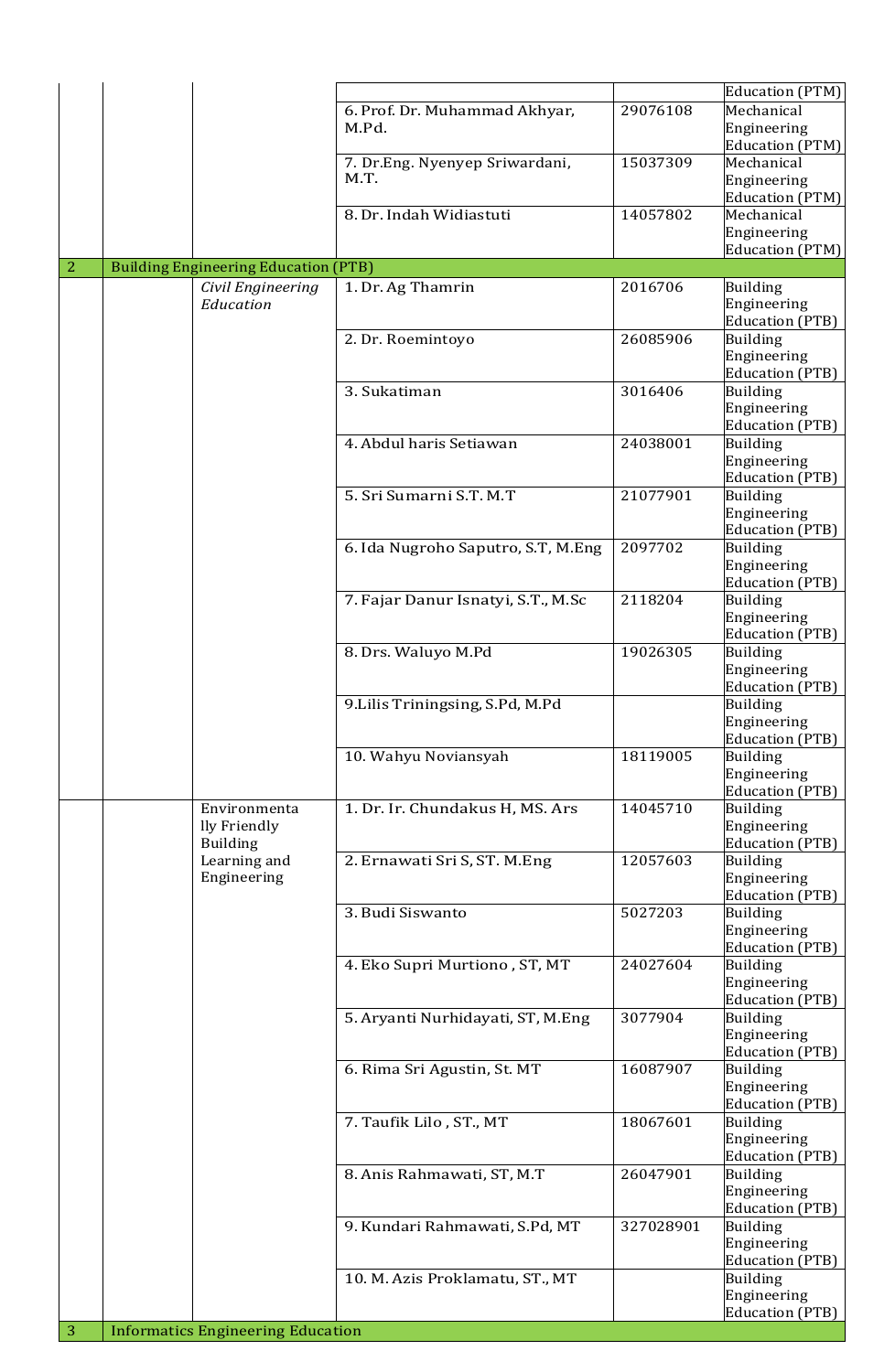|                |                          | <b>Education And</b><br><b>Informatics</b><br>Technology | 1. Dr. Agus Efendi MPd                                               | 19086701                 | Informatics and<br>Computer<br>Engineering<br>Education<br>(PTIK) |
|----------------|--------------------------|----------------------------------------------------------|----------------------------------------------------------------------|--------------------------|-------------------------------------------------------------------|
|                |                          |                                                          | 2. Basori, SPd., MPd                                                 | 20047903                 | Informatics and<br>Computer<br>Engineering<br>Education<br>(PTIK) |
|                |                          |                                                          | 3. Yudianto Sujana, S.Kom.,<br>M.Kom.                                | 15068105                 | Informatics and<br>Computer<br>Engineering<br>Education<br>(PTIK) |
|                |                          |                                                          | 4. Dwi Maryono, S.Si., M.Kom.                                        | 8088001                  | Informatics and<br>Computer<br>Engineering<br>Education<br>(PTIK) |
|                |                          |                                                          | 5. Endar Suprih Wihidayat, S.T.,<br>M.Eng.                           | 632702862                | Informatics and<br>Computer<br>Engineering<br>Education<br>(PTIK) |
|                |                          |                                                          | 6. Aris Budianto, S.T., M.Eng.                                       | 17128005                 | Informatics and<br>Computer<br>Engineering<br>Education<br>(PTIK) |
|                |                          | Information<br>System for<br>Sustainable<br>Development  | 1. Cucuk Wawan Budiyanto, S.T.,<br>Ph.D.                             | 25037806                 | Informatics and<br>Computer<br>Engineering<br>Education<br>(PTIK) |
|                |                          |                                                          | 2. Puspanda Hatta, S. Kom., M.Eng.                                   | 31128702                 | Informatics and<br>Computer<br>Engineering<br>Education<br>(PTIK) |
|                |                          |                                                          | 3. Rosihan Ariyuana, S. Si., M.Kom.                                  | 1097902                  | Informatics and<br>Computer<br>Engineering<br>Education<br>(PTIK) |
|                |                          |                                                          | 4. Nurcahya Pradana Taufik<br>Prakisya, S.Kom., M.Cs.                | 24099104                 | Informatics and<br>Computer<br>Engineering<br>Education<br>(PTIK) |
|                |                          |                                                          | 5. Febri Liantoni, S.St., M. Kom.                                    | 0707028803               | Informatics and<br>Computer<br>Engineering<br>Education<br>(PTIK) |
|                |                          |                                                          | 6. Yusfia Hafid Aristyagama, S.T.,<br>M.T.                           |                          | Informatics and<br>Computer<br>Engineering<br>Education<br>(PTIK) |
|                |                          |                                                          | 7. Catur Sugiarto, S.E., M.S.M.,<br>Ph.D.                            | 608058302                | Undergraduate<br>Degree of<br>Management                          |
|                |                          |                                                          | 8. Ganjar Herdiansyah S.P., M.P.                                     | $\overline{\phantom{a}}$ | Undergraduate<br>Degree of Soil<br>Science                        |
|                |                          |                                                          | 9. Aktavia Herawati, SP., M.Sc.                                      | 10108407                 | Undergraduate<br>Degree of Soil<br>Science                        |
| $\overline{4}$ | <b>Biology Education</b> |                                                          |                                                                      |                          |                                                                   |
|                |                          | <b>Biosystematics</b><br>and Ecological                  | 1. Puguh Karyanto, S. Si, M.Si, Ph.<br>D<br>2. Dr. Muzzazinah, M. Si | 31087506<br>6046402      | <b>Biology</b><br>Education<br><b>Biology</b>                     |
|                |                          | <b>System Studies</b>                                    |                                                                      |                          |                                                                   |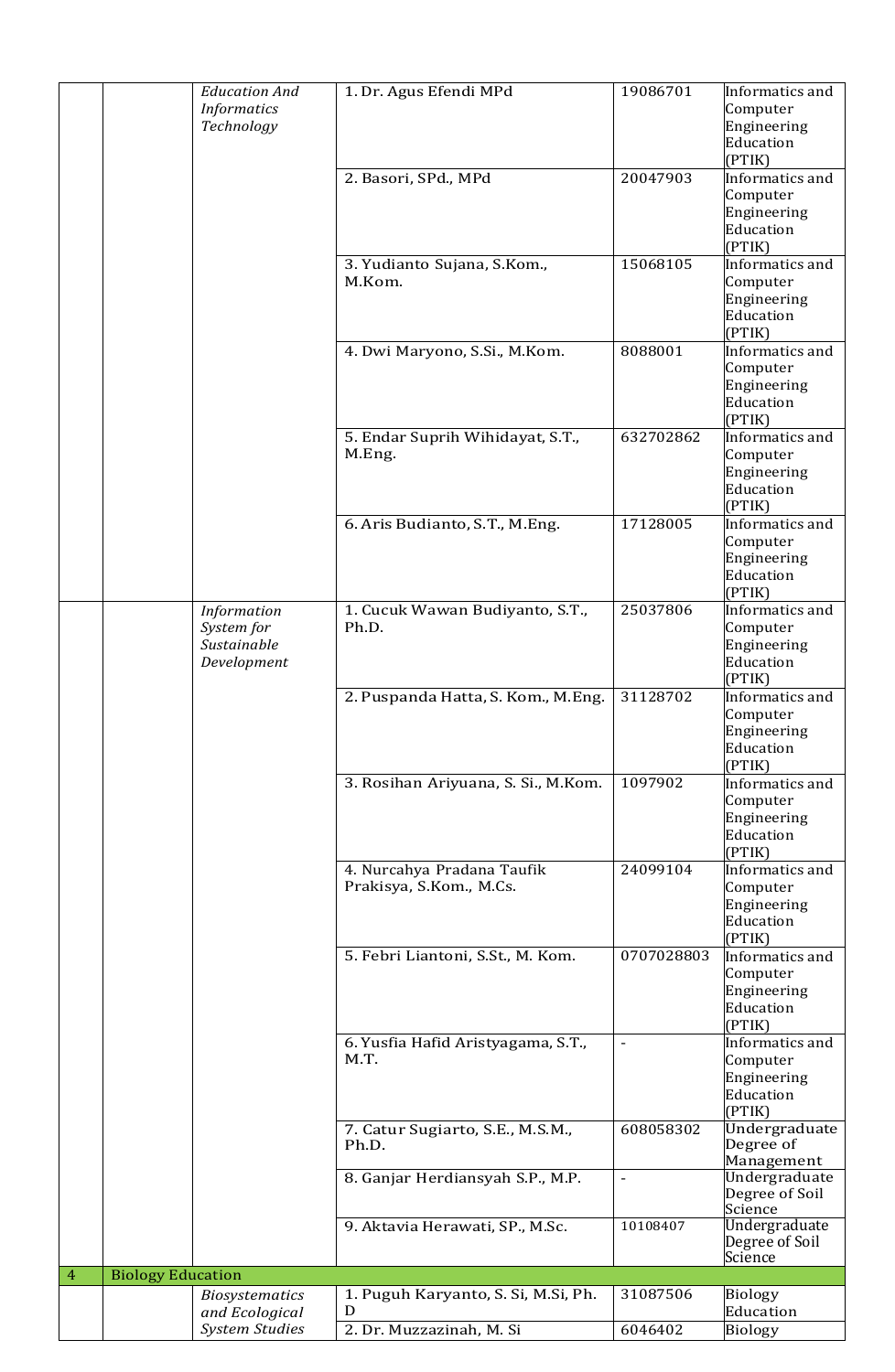|   |                              |                                        |                                            |           | Education                             |
|---|------------------------------|----------------------------------------|--------------------------------------------|-----------|---------------------------------------|
|   |                              |                                        | 3. Prof. Dr. Maridi, M. Pd                 | 24075002  | <b>Biology</b><br>Education           |
|   |                              |                                        | 4. Alanindra Saputra, S. Pd, M. Sc         | 7049003   | Biology<br>Education                  |
|   |                              |                                        | 5. Nurmiyati, S. Pd, M. Si                 | 2058501   | Biology<br>Education                  |
|   |                              |                                        | 6. Joko Ariyanto, S. Si, M. Si             | 8017204   | Biology<br>Education                  |
|   |                              |                                        | 7. Drs. Dwi Oetomo, M. Si                  | 27126402  | Biology<br>Education                  |
|   |                              |                                        | 8. Dr. Gamal Rindarjono, M. Si             | 3086407   | Geography<br>Education                |
|   |                              | <b>Biodiversity</b> and<br>Genetic     | 1. Prof. Dr. rer nat Sajidan, M. Si        | 15046603  | Biology<br>Education                  |
|   |                              | Engineering                            | 2. Dr. Harlita, S. Si, M. Si               | 1046903   | Biology<br>Education                  |
|   |                              |                                        | 3. Dr. Meti Indrowati, S. Si, M. Si        | 1107804   | Biology<br>Education                  |
|   |                              |                                        | 4. Dr. Ir. Yudi Rinanto, M. P.             | 16026101  | Biology<br>Education                  |
|   |                              |                                        | 5. Dr. Slamet Santosa, M. Si               | 20125911  | Biology<br>Education                  |
|   |                              |                                        | 6. Dr. Umi Fatmawati, S. Pd, M. Si         | 10128401  | Biology<br>Education                  |
|   |                              |                                        | 7. Dewi Puspita Sari, S. Pd, M. Sc         | 5068402   | Biology<br>Education                  |
|   |                              | <b>Biology Education</b>               | 1. Murni Ramli, S. P., M. Si, Ed. D        | 614077101 | Biology<br>Education                  |
|   |                              |                                        | 2. Dr. Sri Widoretno, M. Si                | 14115803  | Biology<br>Education                  |
|   |                              |                                        | 3. Dr. Sri Dwiastuti, M. Si                | 26065404  | Biology<br>Education                  |
|   |                              |                                        | 4. Dr. Baskoro Adi Prayitno, M. Pd         | 25017708  | Biology<br>Education                  |
|   |                              |                                        | 5. Dr. Bowo Sugiharto, M. Pd               | 25017603  | Biology<br>Education                  |
|   |                              |                                        | 6. Kistantia Elok Mumpuni, S. Pd,<br>M. Pd | 26069008  | Biology<br>Education                  |
|   |                              |                                        | 7. Chandra Adi Prabowo, S.Pd, M.Pd         | 728049103 | Biology<br>Education                  |
| 5 | <b>Mathematics Education</b> |                                        |                                            |           |                                       |
|   |                              | Mathematics<br>Learning for            | 1. Dr. Imam Sujadi, M.Si.                  | 15096709  | Mathematics<br>Education              |
|   |                              | Elementary and<br>Secondary            | 2. Prof. Dr. Budiyono, M.Sc.               | 15095304  | Mathematics<br>Education              |
|   |                              | Education                              | 3. Ira Kurniawati, S.Si., M.Pd.            | 6017204   | Mathematics<br>Education              |
|   |                              |                                        | 4. Arum Nur Wulandari, S.Pd.,<br>M.Pd      | 30019201  | Mathematics<br>Education              |
|   |                              |                                        | 5. Riki Andriatna, S.Pd., M.Pd.            | 14088802  | <b>Mathematics</b><br>Education       |
|   |                              | <b>Higher Education</b><br>Mathematics | 1. Dr. Budi Usodo, M.Pd.                   | 17056807  | Mathematics<br>Education              |
|   |                              | Learning                               | 2. Sutopo, S.Pd., M.Pd.                    | 8087203   | <b>Mathematics</b><br>Education       |
|   |                              |                                        | 3. Yemi Kuswardi, S.Si., M.Pd.             | 24107204  | Mathematics<br>Education              |
|   |                              |                                        | 4. Henny Ekana C., S.Si., M.Pd.            | 2067304   | Mathematics<br>Education              |
|   |                              |                                        | 5. Dr. Farida Nur Hasanah, S.Pd.,<br>M.Pd  | 3068101   | Mathematics<br>Education              |
|   |                              | Statistics and                         | 1. Dr. Laila Fitriana, S.Pd., M.Pd.        | 22078208  | Mathematics                           |
|   |                              | Applied<br>Mathematics                 | 2. Dr. Triyanto, S.Si., M.Si.              | 8057206   | Education<br>Mathematics              |
|   |                              |                                        |                                            | 30018101  | Education<br>Mathematics              |
|   |                              |                                        | 3. Dhidhi Pambudi, S.Si., M.Cs.            |           |                                       |
|   |                              |                                        | 4. Getut Pramesti, S.Si., M.Si.            | 2027907   | Education<br>Mathematics<br>Education |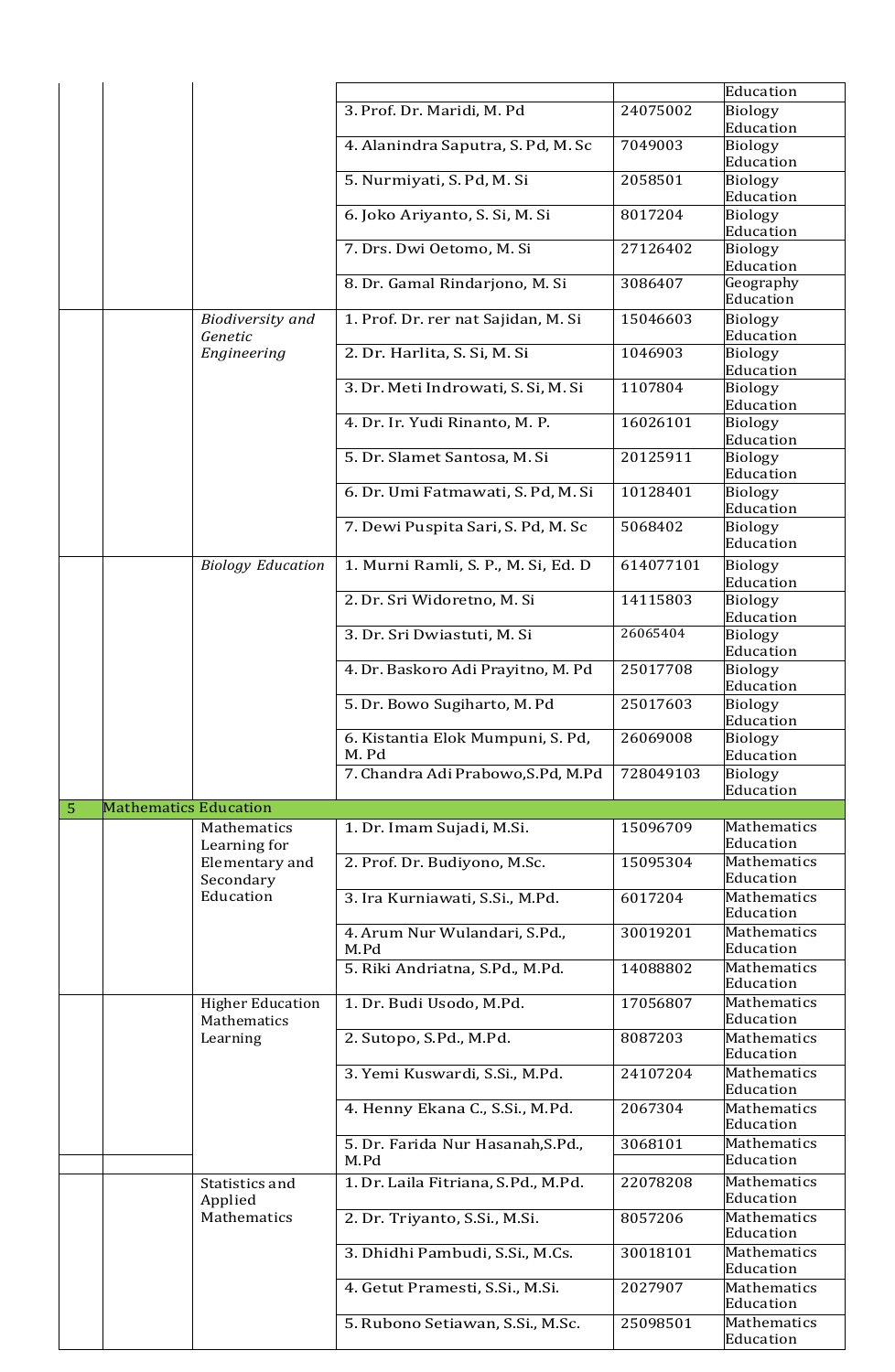|   |                            |                                 | 6. Ario Wiraya, S.Si., M.Sc                     | 14079202   | Mathematics<br>Education                     |
|---|----------------------------|---------------------------------|-------------------------------------------------|------------|----------------------------------------------|
|   |                            |                                 | 7. Dr. Eng. Herman Saputro,<br>M.Pd.,MT         | 11088203   | Mechanical<br>Engineering<br>Education (PTM) |
|   |                            | Algebra<br>and                  | 1. Dr. Mardiyana, M.Si.                         | 25026602   | Mathematics<br>Education                     |
|   |                            | Analysis                        | 2. Drs. Ponco Sujatmiko, M.Si.                  | 12096805   | Mathematics<br>Education                     |
|   |                            |                                 | 3. Dr. Ikrar Pramudya, M.Si.                    | 28106505   | Mathematics<br>Education                     |
|   |                            |                                 | 4. Dyah Ratri Aryuna, S.Pd., M.Si.              | 18047002   | Mathematics<br>Education                     |
|   |                            |                                 | 5. Dr. Riyadi, M.Si.                            | 16017108   | Elementary<br><b>School Teacher</b>          |
|   |                            |                                 |                                                 |            | Education<br>(PGSD)                          |
| 6 | <b>Physics Education</b>   |                                 |                                                 |            |                                              |
|   |                            | Physics and its<br>Applications | 1. Dr. Sarwanto, S.Pd., M.Si.                   | 1096906    | Physics<br>Education                         |
|   |                            |                                 | 2. Dwi Teguh Raharjo, S.Si., M.Si.              | 3046804    | Physics<br>Education                         |
|   |                            |                                 | 3. Dr. Sri Budiawanti, S.Si., M.Si.             | 14047702   | Physics<br>Education                         |
|   |                            |                                 | 4. Yesiana Arimurti, S.Si., M.Sc.               | 14108703   | Physics<br>Education                         |
|   |                            |                                 | 5. Dr. Suharno, M.Si.                           |            | Physics<br>Education                         |
|   |                            |                                 | 6. Anif Jamaluddin, S.Si., M.Si.                | 13068007   | Physics<br>Education                         |
|   |                            |                                 | 7. Dewanto Harjuno W., S.Si., M.Sc.             | 2057905    | Physics<br>Education                         |
|   |                            |                                 | 8. Lita Rahmasari, S.Si., M.Sc.                 | 7078007    | Physics<br>Education                         |
|   |                            | Physics<br>Learning             | 1. Sukarmin, S.Pd., M.Si., Ph.D.                | 2086703    | Physics<br>Education                         |
|   |                            | Management                      | 2. Dr. Daru Wahyuningsih, S.Si.,<br>M.Pd.       | 3107503    | Physics<br>Education                         |
|   |                            | and Technology                  | 3. Fairusy Fitria H., S.Pd., M.Si.              | 3129204    | Physics<br>Education                         |
|   |                            |                                 | 4. Dyah Fitriana M., S.Si., M.Sc.               | 26097703   | Physics<br>Education                         |
|   |                            |                                 | 5. Drs. Supurwoko, M.Si.                        | 9046306    | Physics<br>Education                         |
|   |                            | Physics Learning<br>Innovation  | 1. Prof. Dr. Widha Sunarno, M.Pd.               | 16015202   | Physics<br>Education                         |
|   |                            |                                 | 2. Dr. Nonoh Siti Aminah, M.Pd.                 | 1045104    | Physics<br>Education                         |
|   |                            |                                 | 3. Dra. Rini Budiharti, M.Pd.                   | 28075808   | Physics<br>Education                         |
|   |                            |                                 | 4. Elvin Yusliana E., S.Pd., M.Pd.              | 17077708   | Physics<br>Education                         |
|   |                            |                                 | 5. Drs. Surantoro, M.Si.                        | 20085706   | Physics<br>Education                         |
|   |                            |                                 | 6. Drs. Pujayanto, M.Si.                        | 14066503   | Physics<br>Education                         |
|   |                            |                                 | 7. Shofi Hikmatuz Zahroh, S.Pd.,<br>M.Pd.       |            | Physics<br>Education                         |
|   |                            |                                 | 8. Ahmad Fauzi, S.Pd., M.Pd.                    | 5027908    | Physics<br>Education                         |
| 7 | <b>Chemistry Education</b> |                                 |                                                 |            |                                              |
|   |                            | Analytical<br>Chemistry,        | 1. Prof. Sulistyo Saputro, M.Si,<br>PhD.        | 0004096805 | Chemistry<br>Education                       |
|   |                            | Environmental<br>and Learning   | 2. Lina Mahardiani, S.T., M.M.,<br>M.Sc., Ph.D. | 0010038002 | Chemistry<br>Education                       |
|   |                            | Chemistry                       | 3. Dr. Budi Hastuti, S.Pd., M.Si.               | 0006087803 | Chemistry<br>Education                       |
|   |                            |                                 | 4. Dr.rer.nat. Saptono Hadi, S.Si.<br>M.Si, Apt | 0003047604 | Undergraduate<br>Degree of<br>Pharmacy       |
|   |                            |                                 | 5. Dr. Sunu Herwi Pranolo, S.T.,<br>M.Sc        | 0016036902 | Undergraduate<br>Degree of<br>Chemical       |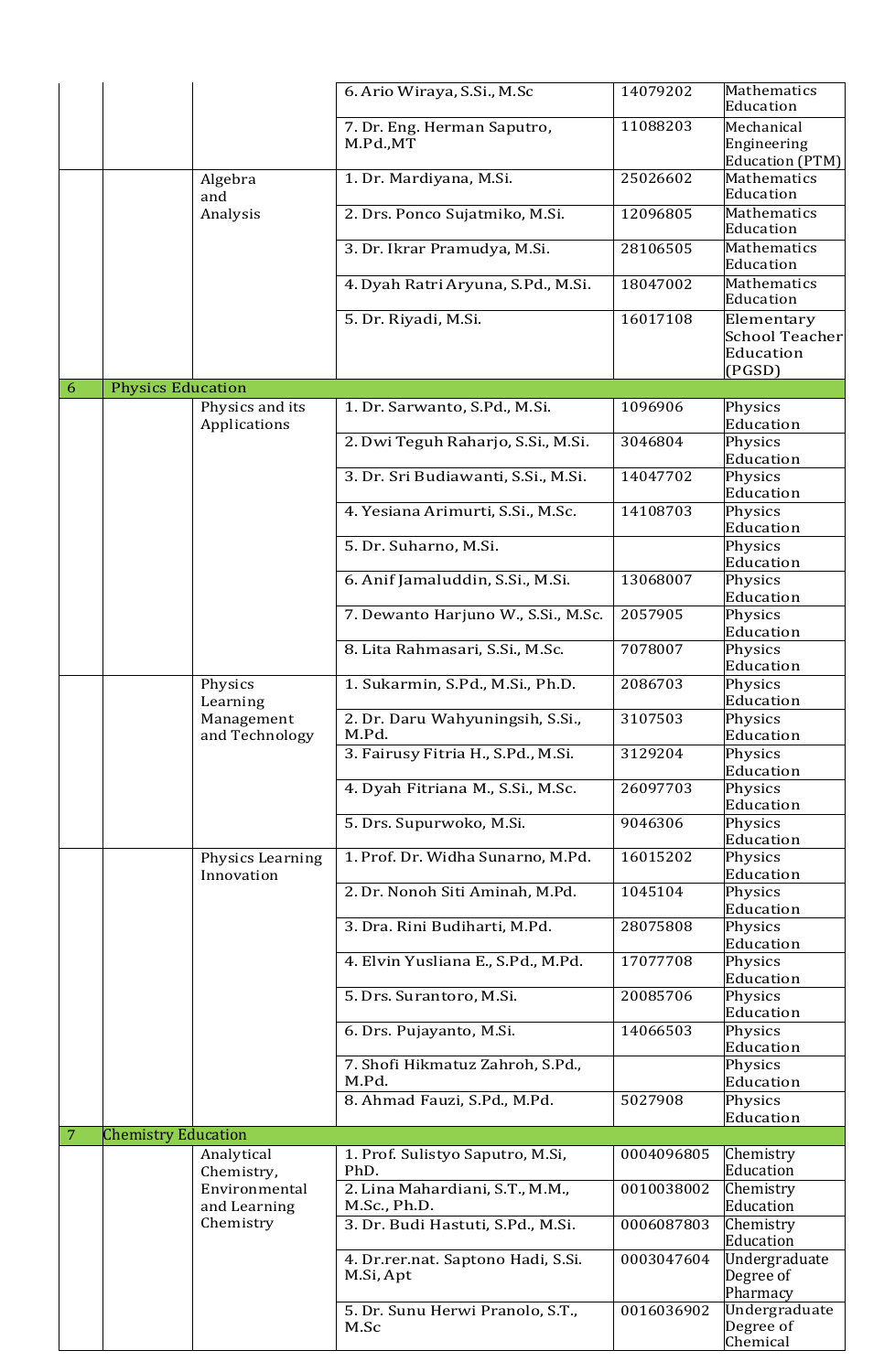|   |                           |                                   |                                                       |                        | Engineering                             |
|---|---------------------------|-----------------------------------|-------------------------------------------------------|------------------------|-----------------------------------------|
|   |                           |                                   |                                                       |                        |                                         |
|   |                           | Natural<br>Products,              | 1. Dr. Elfi Susanti VH, S.Si., M.Si.                  | 0023107204             | Chemistry<br>Education                  |
|   | Molecular<br>Engineering, | 2. Dr.rer.nat. Sri Mulyani, M.Si. | 0016096504                                            | Chemistry<br>Education |                                         |
|   |                           | and<br>Chemistry                  | 3. Dr. Sri Retno Dwi Ariani, S.Si.,<br>M.Si.          | 0016127102             | Chemistry<br>Education                  |
|   |                           | Learning                          | 4. Dr. Suryadi Budi Utomo, S.Si.,<br>M.Si.            | 0002027903             | Chemistry<br>Education                  |
|   |                           |                                   | 5. Dr.rer.nat. Fajar Rakhman<br>Wibowo, M.Si          | 0005067305             | Undergraduate<br>Degree of<br>Chemistry |
|   |                           | Materials<br>Chemistry, Bio       | 1. Dr. Endang Susilowati, S.Si.,<br>M.Si.             | 0017017003             | Chemistry<br>Education                  |
|   |                           | Catalysts, and<br>Chemistry       | 2. Nanik Dwi Nurhayati, S.Si., M.Si                   | 0015117206             | Chemistry<br>Education                  |
|   |                           | Learning                          | 3. Dr. Mohammad Masykuri, M.Si.                       | 0024116803             | Chemistry<br>Education                  |
|   |                           |                                   | 4. Dr. Maria Ulfa, SSi., MSi                          | 0024028203             | Chemistry<br>Education                  |
|   |                           |                                   | 5. Widiastuti Agustina Eko<br>Setyowati, S.Si., M.Si. | 0001088208             | Chemistry<br>Education                  |
|   |                           | Chemistry and<br>Chemistry        | 1. Dr. Sri Yamtinah, MPd.                             | 0004126905             | Chemistry<br>Education                  |
|   |                           | Learning<br>Innovation            | 2. Prof. Dr. Ashadi                                   | 0002015103             | Chemistry<br>Education                  |
|   |                           |                                   | 3. Dra. Bakti Mulyani, M.Si.                          | 0028075908             | Chemistry<br>Education                  |
|   |                           |                                   | 4. Agung Nugroho Catur Saputro,<br>S.Pd., M.Sc.       | 0023077703             | Chemistry<br>Education                  |
|   |                           |                                   | 5. Budi Utami, S.Pd., M.Pd.                           | 0015107404             | Science<br>Education                    |
| 8 | <b>Science Education</b>  |                                   |                                                       |                        |                                         |
|   |                           | Science and its<br>Learning       | 1. Prof. Dr. Suciati                                  | 0023075802             | Science<br>Education                    |
|   |                           |                                   | 2. Drs. Supurwoko, M.Si.                              | 9046306                | Physics<br>Education                    |
|   |                           | 4. Meida Wulan Sari, M.Pd.        | 30059302                                              | Science                |                                         |
|   |                           |                                   |                                                       |                        | Education                               |
|   |                           |                                   | 5. Icha Kurnia Wati, M.Pd                             | 8049203                | Science<br>Education                    |
|   |                           |                                   | 6. Dyah Fitriana M., S.Si., M.Sc.                     | 26097703               | Physics<br>Education                    |
|   |                           |                                   | 7. Febriani Sarwendah A.N., M.Pd.                     | 23129201               | Science<br>Education                    |
|   |                           |                                   | 8. Dra. Bakti Mulyani, M.Si                           | 28075908               | Chemistry<br>Education                  |
|   |                           | Innovation in<br>Science          | 1. Dr.paed. Nurma Yunita<br>Indriyanti, M.Si., M.Sc.  | 26068301               | Science<br>Education                    |
|   |                           | Classroom                         | 2. Riezky Maya Probosari, M.Si.                       | 19047603               | Science<br>Education                    |
|   |                           |                                   | 3. Budi Utami, M.Pd.                                  | 15107404               | Science<br>Education                    |
|   |                           |                                   | 4. Dr. Sri Widoretno, M.Si.                           | 14115803               | Science<br>Education                    |
|   |                           |                                   | 5. Isma Aziz Fachrudin, M.Pd.                         | 7119202                | Science<br>Education                    |
|   |                           |                                   | 6. Annisa Nurhasanah, M.Pd.                           | 19119003               | Science<br>Education                    |
|   |                           |                                   | 7. Bayu Antrakusuma, M,Pd.                            | 28019304               | Science<br>Education                    |
| 9 | <b>History Education</b>  |                                   |                                                       |                        |                                         |
|   |                           | Historica Edutica                 | 1. Prof. Dr. Nunuk Suryani, M.Pd.                     | 8116604                | History<br>Education                    |
|   |                           |                                   | 2. Dr. Djono, M.Pd.                                   | 2076307                | History<br>Education                    |
|   |                           |                                   | 3. Dr. Sutiyah, M.Pd., M.Hum.                         | 8075912                | History<br>Education                    |
|   |                           |                                   | 4. Dr. Musa Pelu, M.Pd.                               | 3047304                | History<br>Education                    |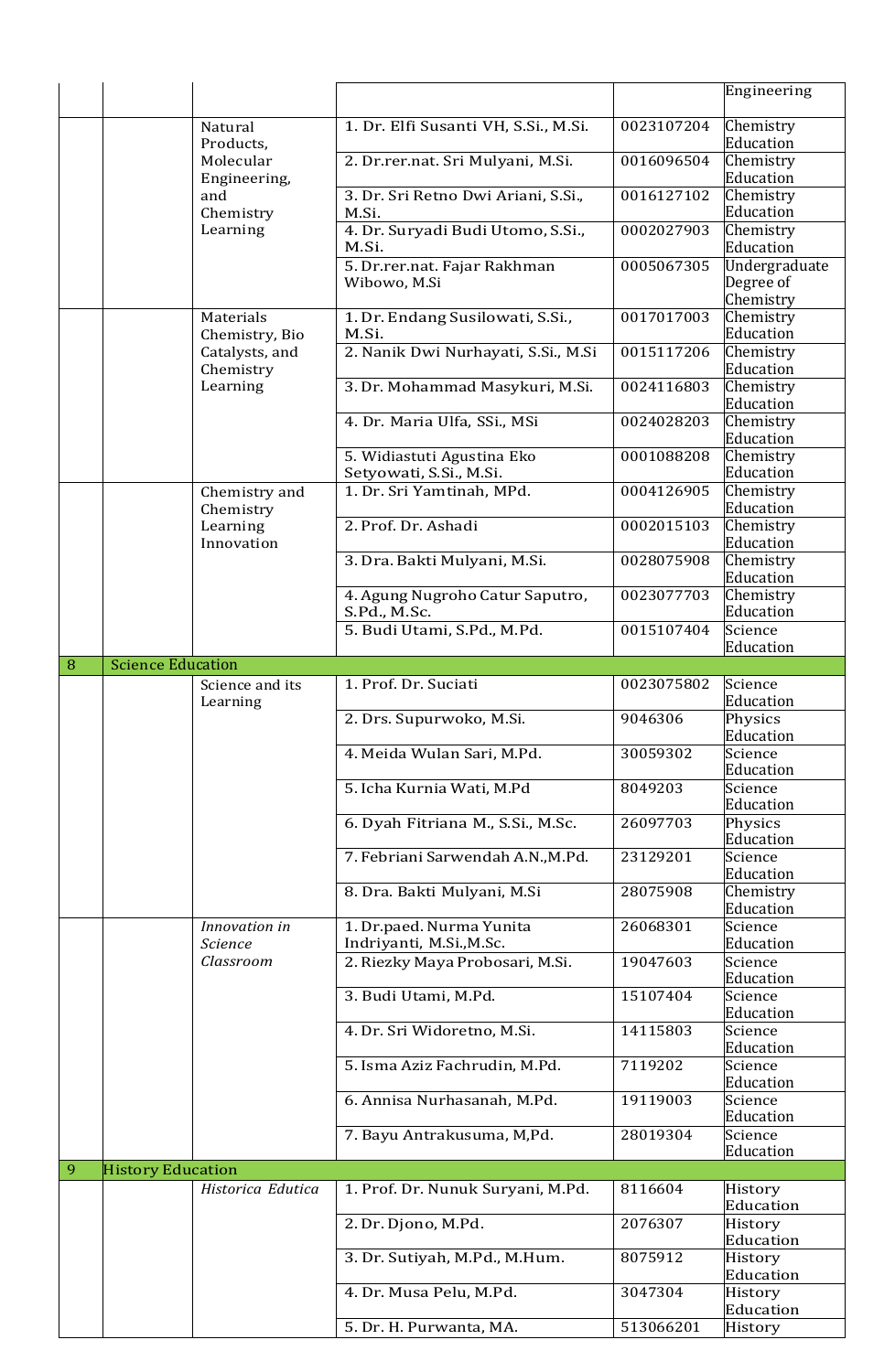|    |                            |                                         |                                               |           | Education                              |
|----|----------------------------|-----------------------------------------|-----------------------------------------------|-----------|----------------------------------------|
|    |                            |                                         | 6. Drs. Herimanto, M,Pd., M.Si.               | 29106605  | History<br>Education                   |
|    |                            |                                         | 7. Isawati, S.Pd., MA.                        | 1048301   | History<br>Education                   |
|    |                            |                                         | 8. Dadan Adi Kurniawan, S.Pd.,<br>MA.         | 2129001   | History<br>Education                   |
|    |                            | Science<br>and<br>History               | 1. Prof. Dr. Sariyatun, M.Pd.,<br>M.Hum.      | 18036103  | History<br>Education                   |
|    |                            | Learning                                | 2. Prof. Dr. Hermanu Joebagio,<br>M.Pd.       | 3035609   | History<br>Education                   |
|    |                            |                                         | 3. Prof. Dr. Leo Agung S., M.Pd.              | 15055605  | History<br>Education                   |
|    |                            |                                         | 4. Dr. Akhmad Arif Musadad, M.Pd.             | 7056702   | History<br>Education                   |
|    |                            |                                         | 5. Drs. Tri Yuniyanto, M.Hum.                 | 27066505  | History<br>Education                   |
|    |                            |                                         | 6. Nur Fatah Abidin, S.Pd., M.Pd.             |           | History<br>Education                   |
| 10 |                            | <b>Sociology Anthropology Education</b> |                                               |           |                                        |
|    |                            | Habitus-<br>Sociology<br>Anthropology   | 1. Yosafat Hermawan T, Ph.D                   | 27067603  | Sociology<br>Anthropology<br>Education |
|    |                            | Education                               | 2. Dr.rer.nat. Nurhadi, S.Ant.,<br>M.Hum      | 3077407   | Sociology<br>Anthropology<br>Education |
|    |                            |                                         | 3. Dr. Sigit Pranawa, M.Si                    | 306086301 | Sociology<br>Anthropology<br>Education |
|    |                            |                                         | 4. Okta Hadi Nurcahyono, S.Pd.,<br>M.Si       | 19108902  | Sociology<br>Anthropology<br>Education |
|    |                            |                                         | 5. Abdul Rahman, Ph. D                        | 8,883E+09 | Sociology<br>Anthropology<br>Education |
|    |                            |                                         | 6. Saifudin Zuhri, S.Sos., M.Si               | 4118705   | Sociology<br>Anthropology<br>Education |
|    |                            |                                         | 7. Septina Galih Pudyastuti, S.Pd.,<br>M.Si   | 608098801 | Sociology<br>Anthropology<br>Education |
|    |                            | Eduscape-<br>Sociology<br>Anthropology  | 1. Yuhastina, Ph.D                            | 25077604  | Sociology<br>Anthropology<br>Education |
|    |                            | Education                               | 2. Dr. Danang Purwanto                        |           | Sociology<br>Anthropology<br>Education |
|    |                            |                                         | 3. Atik Catur Budiati, S.Sos., M.Si           | 20098008  | Sociology<br>Anthropology<br>Education |
|    |                            |                                         | 4. Bagas Narendra Parahita, S.Pd.,<br>M.Si    | 15069202  | Sociology<br>Anthropology<br>Education |
|    |                            |                                         | 5. Dwi Astutik, S.Pd., M.A                    | 2099006   | Sociology<br>Anthropology<br>Education |
|    |                            |                                         | 6. Ghufronuddin, S. S.Pd., M.Sos              | 20079005  | Sociology<br>Anthropology<br>Education |
|    |                            |                                         | 7. Siany Indria Liestyasari, S.Ant.,<br>M.Hum | 5098004   | Sociology<br>Anthropology<br>Education |
| 11 | <b>Geography Education</b> |                                         |                                               |           |                                        |
|    |                            | Applied Geography                       | 1. Dr. Gamal Rindarjono, M.Si                 | 3086407   | Geography<br>Education                 |
|    |                            |                                         | 2. Drs. Djoko Subandriyo, M.Pd                | 20045605  | Geography<br>Education                 |
|    |                            |                                         | 3. Setya Nugraha, S.Si, M.Sc                  | 25086707  | Geography<br>Education                 |
|    |                            |                                         | 4. Rahning Utomowati, S.Si, M.Sc              | 14116705  | Geography<br>Education                 |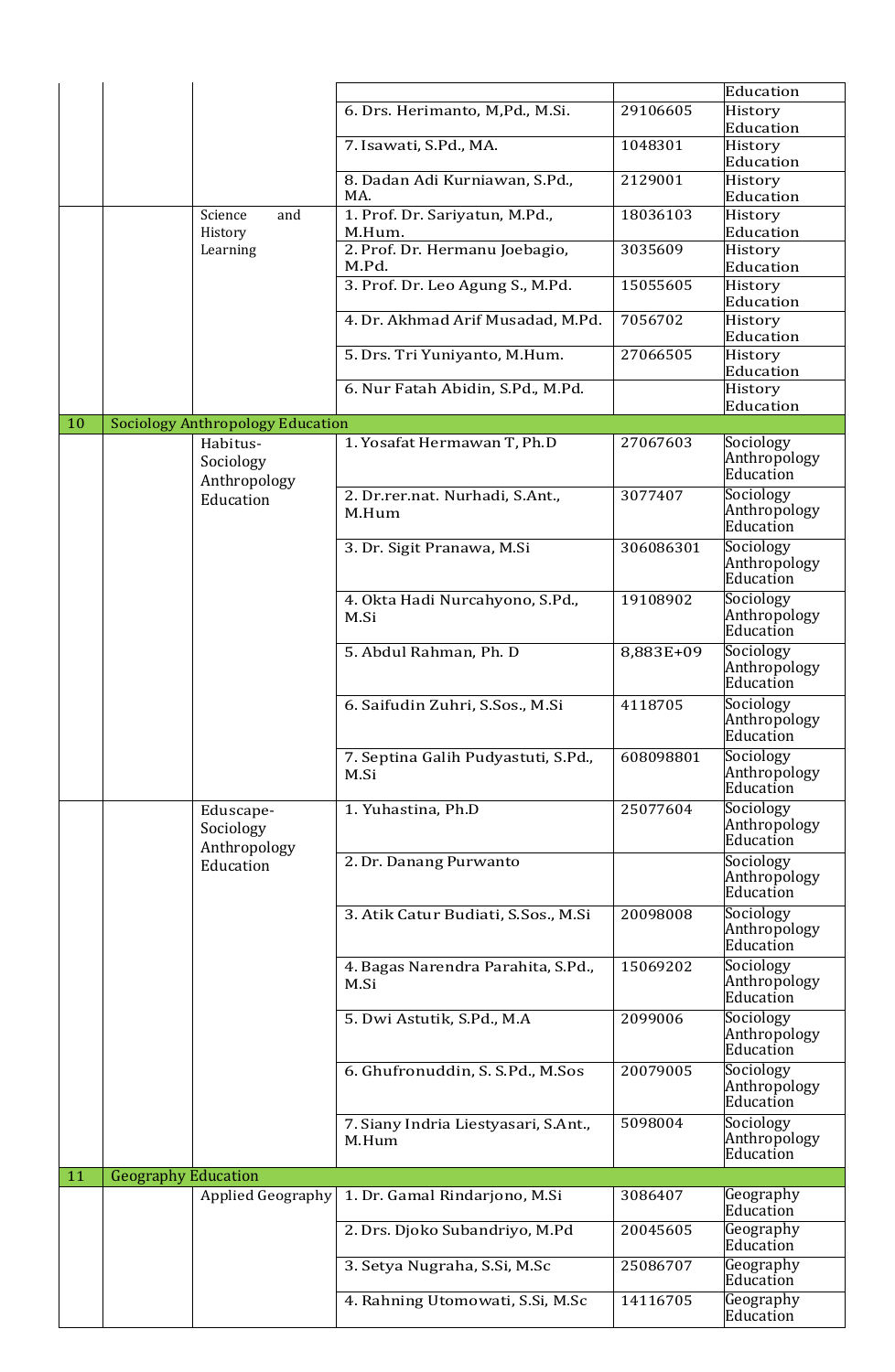|    |                                            | 5. Dr. Yasin Yusup, M.Si                         | 27047407  | Geography<br>Education                              |
|----|--------------------------------------------|--------------------------------------------------|-----------|-----------------------------------------------------|
|    |                                            | 6. Gentur Adi Tjahjana, S.Si, M.Si               | 10017208  | Geography<br>Education                              |
|    |                                            | 7. Seno Budi Ajar, S.Pd, M.Pd                    | 17068905  | Geography<br>Education                              |
|    |                                            | 8. Lintang Ronggowulan, S.Pd,<br>M.Pd            |           | Geography<br>Education                              |
|    | <b>Green Earth</b>                         | 1. Dr. Ahmad, M.Si                               | 7056408   | Geography<br>Education                              |
|    |                                            | 2. Prof. Dr. Chatarina Muryani,<br>M.Si          | 23125604  | Geography<br>Education                              |
|    |                                            | 3. Drs. Sugiyanto, M.Si, M.Si                    | 6066016   | Geography<br>Education                              |
|    |                                            | 4. Dr. Sarwono, M.Pd.                            | 14046417  | Geography<br>Education                              |
|    |                                            | 5. Dr. Rita Noviani, M.Sc                        | 10107508  | Geography<br>Education                              |
|    |                                            | 6. Dr. Pipit Wijayanti, M.Sc                     | 6117603   | Geography<br>Education                              |
|    |                                            | 7. Singgih Prihadi, S.Pd, M.Pd                   | 8098202   | Geography<br>Education                              |
| 12 | Pancasila and Citizenship Education (PPKn) |                                                  |           |                                                     |
|    | Law and<br>Citizenship                     | 1. Dr. Triyanto, SH. MHum.                       | 8048301   | Pancasila and<br>Citizenship<br>Education<br>(PPKn) |
|    |                                            | 2. Dr. Triana Rejekiningsih S.H.,<br>K.N., M.Pd. | 5077505   | Pancasila and<br>Citizenship<br>Education<br>(PPKn) |
|    |                                            | 3. Dr. Dewi Gunawati, S.H., M.Hum                | 30117605  | Pancasila and<br>Citizenship<br>Education<br>(PPKn) |
|    |                                            | 4. Dr. Hassan Suryono S.H., M.H.,<br>M.Pd.       | 15055604  | Pancasila and<br>Citizenship<br>Education<br>(PPKn) |
|    |                                            | 5. Rima Vien Permata Hartanto<br>S.H., M.H.      | 1087604   | Pancasila and<br>Citizenship<br>Education<br>(PPKn) |
|    |                                            | 6. Yudi Ariana, S.H., M.H.                       | 624018203 | Pancasila and<br>Citizenship<br>Education<br>(PPKn) |
|    |                                            | 7. Widya Noventari, S.Pd., M.Sc.                 |           | Pancasila and<br>Citizenship<br>Education<br>(PPKn) |
|    | Political<br>Philosophy of<br>Citizenship  | 1. Dr. Winarno, MSi.                             | 13087106  | Pancasila and<br>Citizenship<br>Education<br>(PPKn) |
|    |                                            | 2. Dr. Rusnaini, MSi.                            | 29026008  | Pancasila and<br>Citizenship<br>Education<br>(PPKn) |
|    |                                            | 3. Dr. Moh. Muchtarom, S.Ag. M.Si                | 24077410  | Pancasila and<br>Citizenship<br>Education<br>(PPKn) |
|    |                                            | 4. Drs. Machmud Al Rasyid<br>S.H.,M.Si           | 15026104  | Pancasila and<br>Citizenship<br>Education<br>(PPKn) |
|    |                                            | 5. Erna Yuliandari S.H., M.A.                    | 9077903   | Pancasila and<br>Citizenship                        |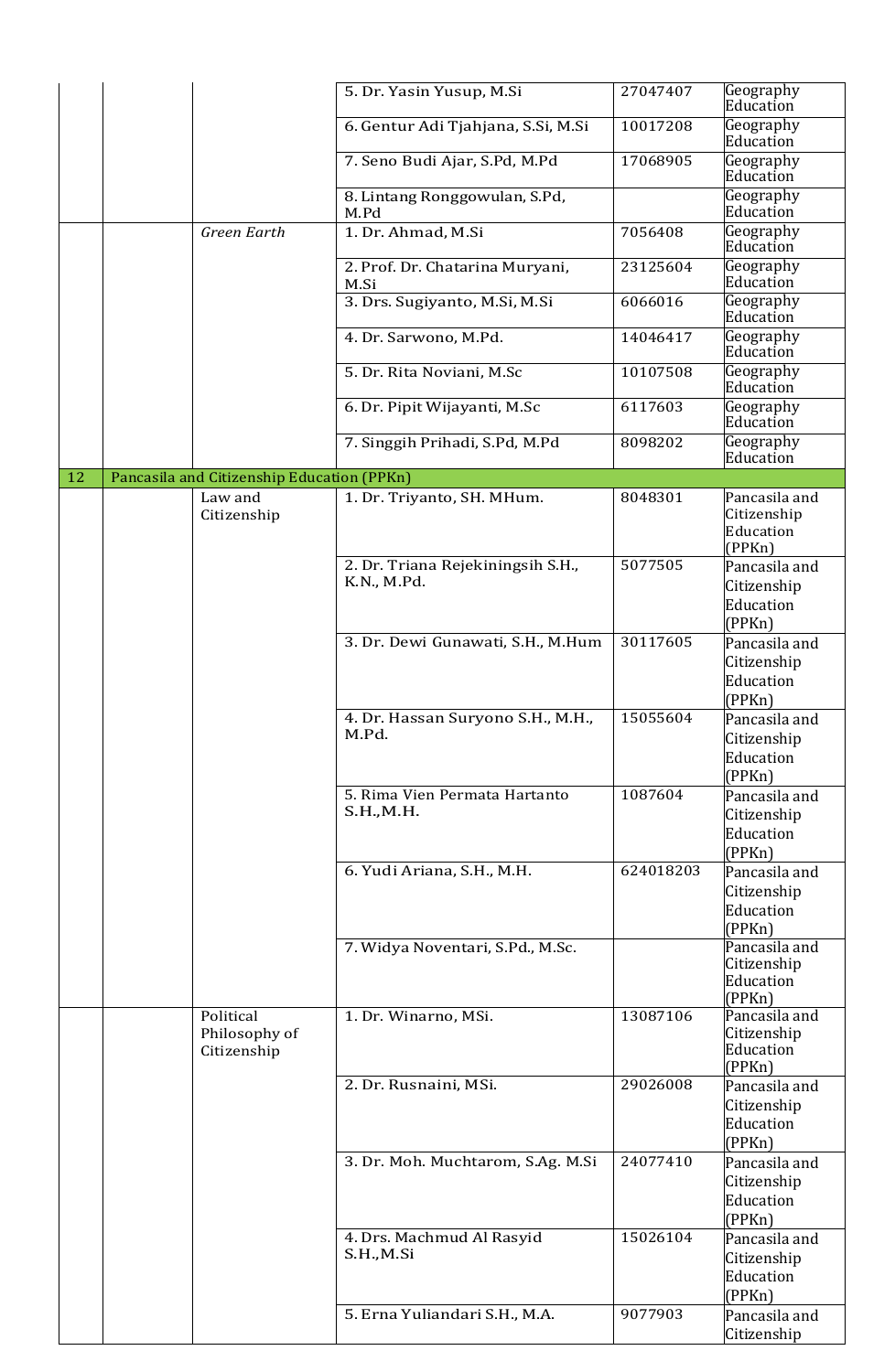|    |                             |                                                         |                                         |            | Education<br>(PPKn)                          |
|----|-----------------------------|---------------------------------------------------------|-----------------------------------------|------------|----------------------------------------------|
|    |                             |                                                         | 6. Anis Suryaningsih S.Pd., M.Sc.       |            | Pancasila and                                |
|    |                             |                                                         |                                         |            | Citizenship<br>Education                     |
|    |                             |                                                         |                                         |            | (PPKn)                                       |
|    |                             | Citizenship<br><b>Education Learning</b>                | 1. Dr. Sri Haryati M.Pd                 | 26055204   | Pancasila and<br>Citizenship                 |
|    |                             |                                                         |                                         |            | Education                                    |
|    |                             |                                                         |                                         |            | (PPKn)                                       |
|    |                             |                                                         | 2. Dr. Rini Triastuti S.H., M.Hum.      | 19107708   | Pancasila and<br>Citizenship                 |
|    |                             |                                                         |                                         |            | Education                                    |
|    |                             |                                                         |                                         | 6057404    | (PPKn)                                       |
|    |                             |                                                         | 3. Wijianto S.Pd., M.Sc.                |            | Pancasila and<br>Citizenship                 |
|    |                             |                                                         |                                         |            | Education                                    |
|    |                             |                                                         | 4. Dr Muhammad Hendri Nuryadi           | 10098102   | (PPKn)<br>Pancasila and                      |
|    |                             |                                                         | S.Pd., M.Sc.                            |            | Citizenship                                  |
|    |                             |                                                         |                                         |            | Education                                    |
|    |                             |                                                         | 5. Raharjo, S.Pd., M.Sc.                | 20099302   | (PPKn)<br>Pancasila and                      |
|    |                             |                                                         |                                         |            | Citizenship                                  |
|    |                             |                                                         |                                         |            | Education                                    |
| 13 | <b>Accounting Education</b> |                                                         |                                         |            | (PPKn)                                       |
|    |                             | Development of                                          | 1. Prof. Dr. Siswandari, M.Stat         | 1025910    | Accounting<br>Education                      |
|    |                             | Accounting and<br>Finance                               | 2. Dr. Susilaninngsih, M.Bus            | 30055906   | Accounting                                   |
|    |                             | Education                                               | 3. Dr. E. Muhtar, M.Si                  | 31126637   | Education<br>Accounting                      |
|    |                             |                                                         |                                         |            | Education                                    |
|    |                             |                                                         | 4. Sri Sumaryati, S.Pd, M.Pd            | 29126909   | Accounting<br>Education                      |
|    |                             |                                                         | 5. Jaryanto, S.Pd, M.Si                 | 9097605    | Accounting<br>Education                      |
|    |                             |                                                         | 6. Sohidin, SE, M.Si, Ak                | 28017205   | Accounting<br>Education                      |
|    |                             |                                                         | 7. Elvia Ivada, SE, M.Si, Ak, CA        | 28077404   | Accounting<br>Education                      |
|    |                             |                                                         | 8. Nurhasan Hamidi, SE, M.Sc, Ak,<br>CA | 23087802   | Accounting<br>Education                      |
|    |                             |                                                         | 9. Binti Muchsini, S.Pd, M.Pd, M.Si     | 27097908   | Accounting<br>Education                      |
|    |                             |                                                         | 10 Asri Diah Susanti, SE, M.Si          | 20028901   | Accounting<br>Education                      |
|    |                             | Accounting<br>Learning                                  | 1. Dr. Sudiyanto, M.Pd                  | 17025704   | Accounting<br>Education                      |
|    |                             | Innovation and<br>Creation                              | 2. Prof. Dr. Sigit Santoso, M.Pd        | 30095007   | Accounting<br>Education                      |
|    |                             |                                                         | 3. Dr. Ngadiman, M.Si                   |            | Accounting<br>Education                      |
|    |                             |                                                         | 4. Laili Faiza Ulfa, SE, MM             | 3087803    | Accounting<br>Education                      |
|    |                             |                                                         | 5. Lies Nurhaini, S.Pd, M.Si            |            | Accounting<br>Education                      |
| 14 |                             | <b>Office Administration Education</b><br>Communication | 1. Dr. C. Dyah Sulistyaningrum          | 0022116103 | Office                                       |
|    |                             | and Office<br>Technology                                | Indrawati, M.Pd                         |            | Administration<br>Education                  |
|    |                             |                                                         | 2. Dra. Patni Ninghardjanti, M.Pd       | 0006046303 | <b>Office</b><br>Administration<br>Education |
|    |                             |                                                         | 3. Anton Subarno, S.Pd,. M.Pd,.         | 0023127504 | Office                                       |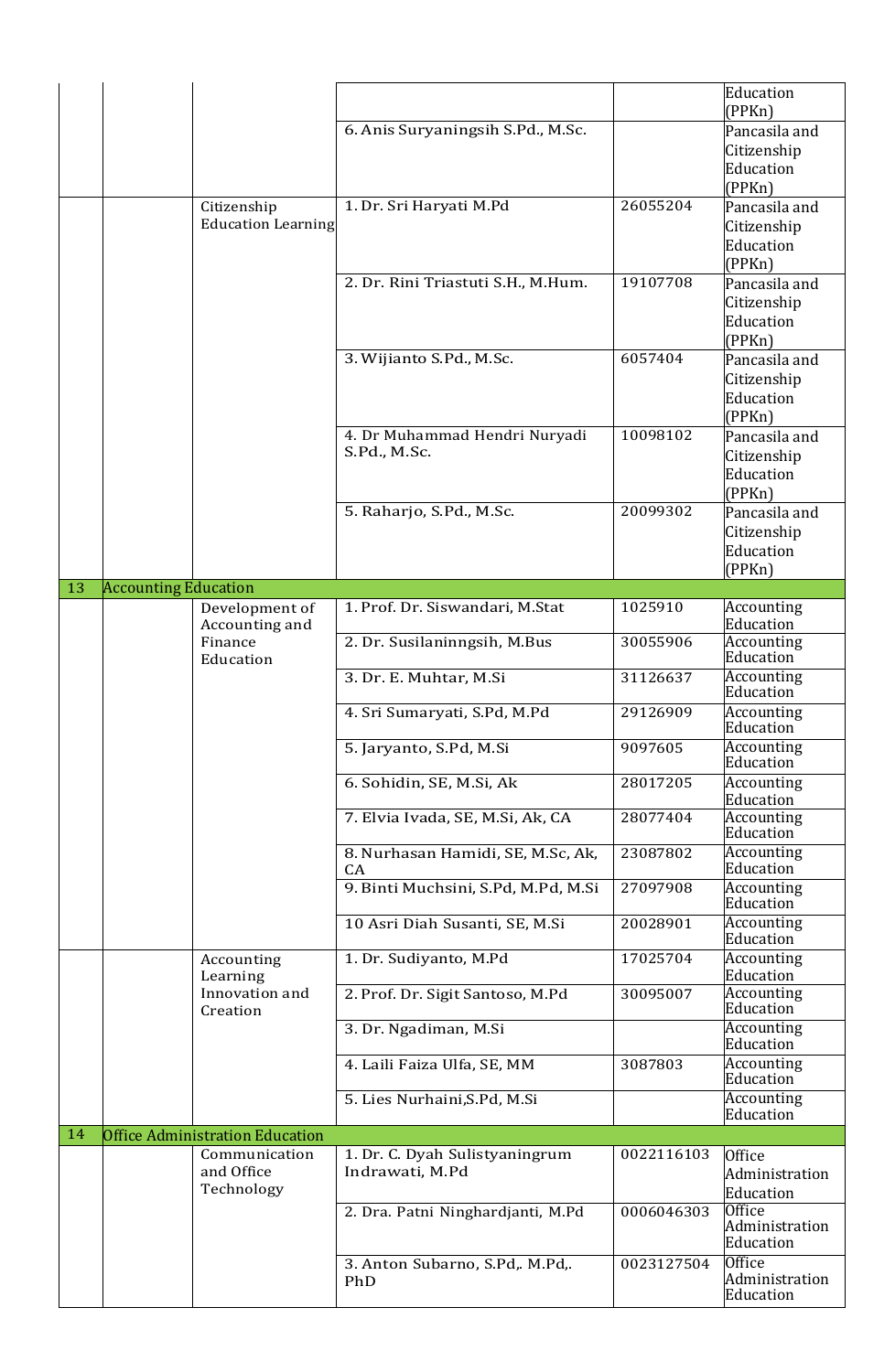|    |                            |                                                             | 4. Jumiyanto Widodo, S.Sos,. M.Si         | 0007107708 | <b>Office</b><br>Administration<br>Education |
|----|----------------------------|-------------------------------------------------------------|-------------------------------------------|------------|----------------------------------------------|
|    |                            |                                                             | 5. Muhammad Choerul Umam,<br>S.PdI,. M.Pd | 0028118606 | <b>Office</b><br>Administration<br>Education |
|    |                            |                                                             | 6. Winarno, S.Kom,. M.Pd                  |            | <b>Office</b><br>Administration<br>Education |
|    |                            | HR and Office<br>Administration                             | 1. Prof. Dr. Wiedy Murtini, M.Pd          | 0024075302 | <b>Office</b><br>Administration<br>Education |
|    |                            |                                                             | 2. Dr. Hery Sawiji, M.Pd                  | 0018056104 | <b>Office</b><br>Administration<br>Education |
|    |                            |                                                             | 3. Dr. Tri Murwaningsih, M.Si             | 0002126602 | <b>Office</b><br>Administration<br>Education |
|    |                            |                                                             | 4. Susantiningrum, S.Pd, SE,<br>M.AB      | 0029127602 | <b>Office</b><br>Administration<br>Education |
|    |                            |                                                             | 5. Tutik Susilowati, S.Sos,. M.Si         | 0031107502 | <b>Office</b><br>Administration<br>Education |
|    |                            |                                                             | 6. Subroto Rapih, S.Pd,. M.Pd             |            | <b>Office</b><br>Administration<br>Education |
|    |                            |                                                             | 7. Nur Rahmi Akbarini, S.Pd,. M.Pd        |            | Office<br>Administration<br>Education        |
| 15 | <b>Economic Education</b>  |                                                             |                                           |            |                                              |
|    |                            | Center for the                                              | 1. Feri Setyowibowo, S.E, M.M.            | 22027406   | Economic<br>Education                        |
|    |                            | <b>Study of Applied</b><br><b>Business and</b><br>Economics | 2. Prof. Dr. Baedhowi, M.Si               | 28084904   | Economic<br>Education                        |
|    |                            |                                                             | 3. Dr. Dewi KusumaWardani, M.Si           | 26037003   | Economic<br>Education                        |
|    |                            |                                                             | 4. Dr. Kristiani, M.Si                    | 28046206   | Economic<br>Education                        |
|    |                            |                                                             | 5. Dr. Bambang WasitoAdi, M.Sc            |            | Economic<br>Education                        |
|    |                            |                                                             | 6. Dr. Aniek Hindrayani, S.E, M.Si        | 3117505    | Economic<br>Education                        |
|    |                            |                                                             | 7. Dr. Leny Noviani, S.Pd, M.Si           | 11037903   | Economic<br>Education                        |
|    |                            |                                                             | 8. Salman Alfarisy Totalia, S.Pd,<br>M.Si | 8068301    | Economic<br>Education                        |
|    |                            |                                                             | 9. Khresna Bayu Sangka, SE, M.M.,<br>PhD  | 25027906   | Economic<br>Education                        |
|    |                            | Economic<br>Education                                       | 1. Dr. Muh. Sabandi, S.E, M.Si            | 13097206   | Economic<br>Education                        |
|    |                            | Research and<br>Development                                 | 2. Prof. Dr. Trisno Martono, M.M          | 31035105   | Economic<br>Education                        |
|    |                            |                                                             | 3. Prof. Dr. Soetarno J, M.Pd             |            | Economic<br>Education                        |
|    |                            |                                                             | 4. Dr. Harini, M.Pd                       | 24055805   | Economic<br>Education                        |
|    |                            |                                                             | 5. Dr. Mintasih Indriayu, M.Pd            | 8116603    | Economic<br>Education                        |
|    |                            |                                                             | 6. Dr.Sudarno, S.Pd., M.Pd                | 25116806   | Economic<br>Education                        |
|    |                            |                                                             | 7. Jonet Ariyanto Nugroho, S.E,<br>M.M    | 28077504   | Economic<br>Education                        |
|    |                            |                                                             | 8. Dini Octoria, SPd., MPd                | 6108401    | Economic<br>Education                        |
|    |                            |                                                             | 9. Budi Wahyono, S.Pd, M.Pd               | 24078802   | Economic<br>Education                        |
| 16 | <b>Fine Arts Education</b> |                                                             |                                           |            |                                              |
|    |                            | Creativity<br>Education                                     | 1. Dr. Adam Wahida, S.Pd., MSn.           | 6097306    | <b>Fine Arts</b><br>Education                |
|    |                            |                                                             | 2. Dr. Leny Noviani, S.Pd., M.Si          | 11037903   | Economic<br>Education                        |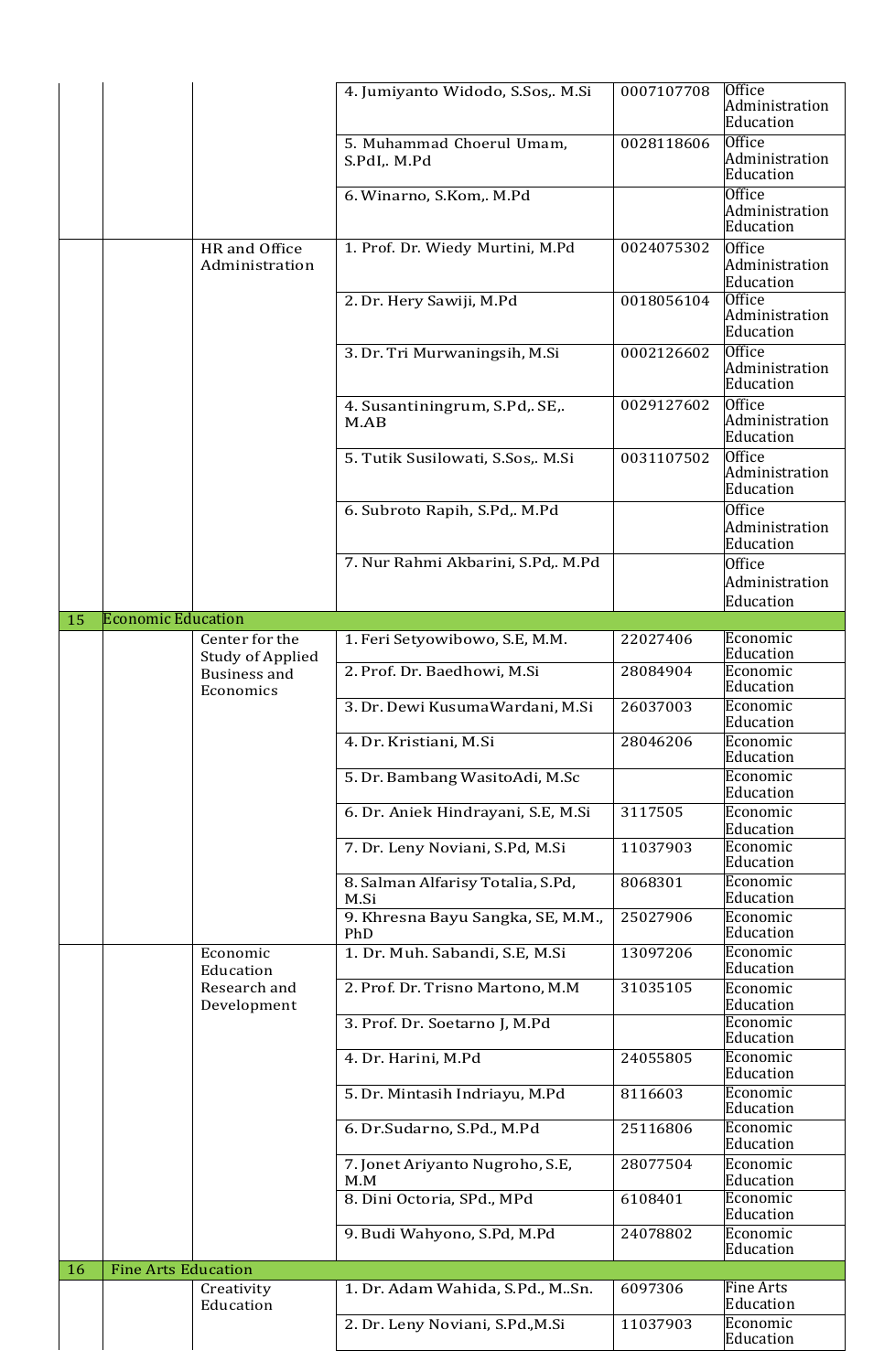|    |                                      | 3. Dr.Basuki Sumartono, M.Sn.                | 20106016  | <b>Fine Arts</b><br>Education                                                             |
|----|--------------------------------------|----------------------------------------------|-----------|-------------------------------------------------------------------------------------------|
|    |                                      | 4. Endang Sri Handayani, S.Sn.,<br>M.Sn      | 24077105  | <b>Fine Arts</b><br>Education                                                             |
|    |                                      | 5. Figur Rahman Fuad, S.Pd., M.A             | 1,103E+09 | <b>Fine Arts</b><br>Education                                                             |
|    |                                      | 6. Lili Hartono, S.Sn., M.Sn                 | 19127802  | <b>Fine Arts</b><br>Education                                                             |
|    |                                      | 7. Jonet Ariyanto Nugroho, SE.,<br>M.M       | 28077504  | Economic<br>Education                                                                     |
|    |                                      | 8. Endri Sintiana Murni, S.Pd.,<br>M.Pd.     | 8,835E+09 | <b>Fine Arts</b><br>Education                                                             |
|    | Arts Management<br>and Creative      | 1. Prof. Dr. Slamet Subiyantoro,<br>M.Si.    | 21056505  | <b>Fine Arts</b><br>Education                                                             |
|    | Industries<br>(Music)                | 2. Prof. Dr. Mulyanto, M.Pd                  | 12076303  | <b>Fine Arts</b><br>Education                                                             |
|    |                                      | 3. Dr. Aniek Hindrayani, S.E. M.Si.          | 3117505   | Economic<br>Education                                                                     |
|    |                                      | 4. Dwi Maryono, S.Si., M.Com                 | 8088001   | Informatics and<br>Computer<br>Engineering<br>Education<br>(PTIK)                         |
|    |                                      | 5. Drs. Mohamad Suharto, M.Sn.               | 20125604  | Visual<br>Communication<br>Design (DKV),<br><b>Faculty of Art</b><br>and Design<br>(FSRD) |
|    |                                      | 6. Dr. Kristiani, M.Si                       | 28046206  | Economic<br>Education                                                                     |
|    |                                      | 7. Sri Sumarni, S.T., M.                     | 21077901  | <b>Building</b><br>Engineering<br>Education (PTB)                                         |
|    |                                      | 8. Favorita Kurwidaria, S.S.M.Hum            | 3038602   | Undergraduate<br>Degree of<br>Javanese<br>Language<br>Education                           |
|    | <b>Art Education</b>                 | 1. Dr. Slamet Supriyadi, M.Pd                | 10116204  | <b>Fine Arts</b><br>Education                                                             |
|    |                                      | 2. Dr. Edy Tri Sulistyo, M.Pd                | 17075604  | <b>Fine Arts</b><br>Education                                                             |
|    |                                      | 3. Dr. Margana, M.Sn                         | 12066008  | <b>Fine Arts</b><br>Education                                                             |
|    |                                      | 4. Dra. MY. Ning Yuliastuti, M.Pd            | 5075810   | <b>Fine Arts</b><br>Education                                                             |
|    |                                      | 5. Dr. Edi Kurniadi, M.Pd                    | 18056006  | <b>Fine Arts</b><br>Education                                                             |
|    |                                      | 6. Dr. Endang Widiyastuti, M.Pd              | 27057103  | <b>Fine Arts</b><br>Education                                                             |
|    |                                      | 7. Nanang Yulianto, S,Pd, M.Ds               | 6087405   | <b>Fine Arts</b><br>Education                                                             |
|    |                                      | 8. Esterika Yunianti, S.Pd, M.Ds             | 9068802   | <b>Fine Arts</b><br>Education                                                             |
|    | <b>Cultural Arts and</b><br>Creative | 1. Prof. Dr. Mulyanto, M.Pd                  | 12076303  | <b>Fine Arts</b><br>Education                                                             |
|    | Economy<br>Education                 | 2. Prof. Dr. Slamet Subiyantoro,<br>M.Si.    | 21056505  | <b>Fine Arts</b><br>Education                                                             |
|    |                                      | 3. Lili Hartono, S.Sn., M.Sn                 | 20126107  | Indonesian<br>Language                                                                    |
|    |                                      | 4. Endri Sintiana Murni, S.Pd.,<br>M.Pd.     | 19127802  | <b>Fine Arts</b><br>Education                                                             |
|    |                                      | 5. Figur Rahman Fuad, S.Pd., M.A             | 26037003  | Economic<br>Education                                                                     |
| 17 | Java Language Education<br>Applied   | 1. Dr. Atikah Anindyarini,                   | 7017104   | Java Language                                                                             |
|    | Javanese<br>Language and             | S.S., M.Hum.<br>2. Dr. Raheni Suhita, M.Hum. | 9036309   | Education<br>Tava Language                                                                |
|    | Literature<br>Studies                | 3. Budi Waluyo, S.S., M.Pd.                  | 25087606  | Education<br>Java Language<br>Education                                                   |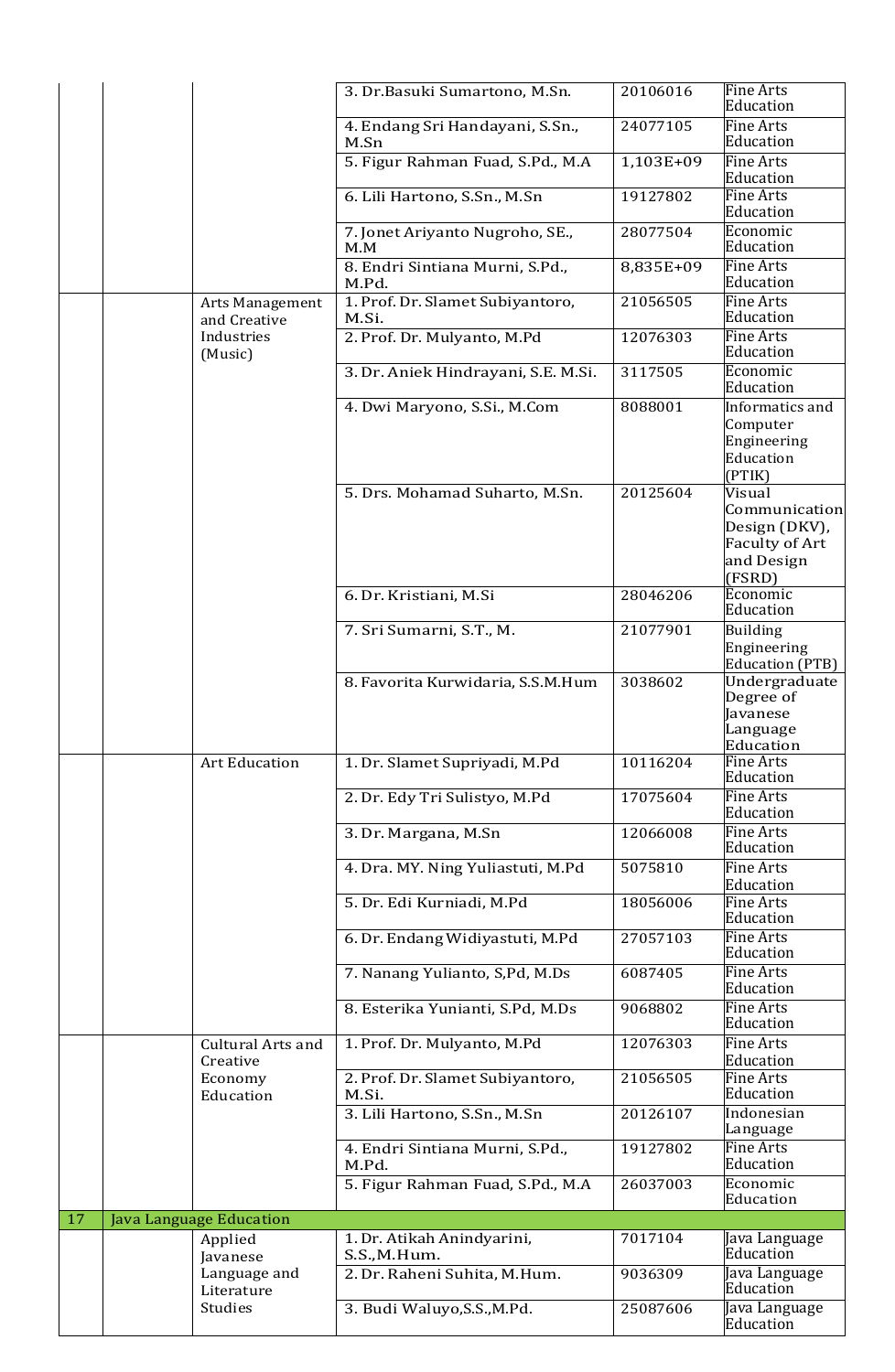|    |                                                       | 4. Favorita Kurwidaria,<br>S.S.,M.Hum.          | 3038602   | Java Language<br>Education                            |
|----|-------------------------------------------------------|-------------------------------------------------|-----------|-------------------------------------------------------|
|    |                                                       | 5.Tya Resta Fitriana, S.Pd., M.Pd.              | 13049202  | Java Language<br>Education                            |
|    |                                                       | 6. Prima Veronika, S.Pd., M.Pd.                 | 31059301  | Java Language<br>Education                            |
|    |                                                       | 7. Dr. Arif Setyawan, S.Hum., M.Pd.             | 16108702  | Indonesian<br>Language<br>Education                   |
|    | Study of<br>Javanese                                  | 1. Dr. Djoko Sulaksono, S.Pd., M.Pd.            | 631108202 | Java Language<br>Education                            |
|    | Literature and<br>Culture as well                     | 2. Astiana Ajeng<br>Rahadini, S.Pd., M.Pd.      | 19058802  | Java Language<br>Education                            |
|    | as its Teaching                                       | 3. Rahmat, S.S., MA                             | 616098303 | Java Language<br>Education                            |
|    |                                                       | 4. Kenfitria Diah Wijayanti,<br>S.S.,M.Hum.     | 619058702 | Java Language<br>Education                            |
|    |                                                       | 5. Dewi Pangestu Said, S.Pd., M.Pd.             | 10019105  | Java Language<br>Education                            |
|    |                                                       | 6. Winda Dwi Lestari, S.Pd., M.Pd.              | 29129201  | Java Language<br>Education                            |
| 18 | Indonesian Language and Literature Education          |                                                 |           |                                                       |
|    | Study of<br>Indonesian<br>Language,                   | 1. Dr. Kundharu Saddhono, M.<br>Hum.            | 6027605   | Indonesian<br>Language and<br>Literature<br>Education |
|    | Literature, and<br>Culture                            | 2. Dr. Budhi Setiawan, M.Pd.                    | 24056104  | Indonesian<br>Language and<br>Literature<br>Education |
|    |                                                       | 3. Dr. Muhammad<br>Rohmadi, M.Hum.              | 13107605  | Indonesian<br>Language and<br>Literature<br>Education |
|    |                                                       | 4. Dra. Ani Rakhmawati, M. A. Ph.<br>D.         | 20126107  | Indonesian<br>Language and<br>Literature<br>Education |
|    |                                                       | 5. Dr.Raheni Suhita, M. Hum.                    | 9036309   | Java Language<br>Education                            |
|    |                                                       | 6. Sri Hastuti, S.S.M.Pd.                       | 28066901  | Indonesian<br>Language and<br>Literature<br>Education |
|    | Indonesian<br>Language and<br>Literature<br>Education | 1. Prof.Dr.Andayani, M.Pd                       | 30106006  | Indonesian<br>Language and<br>Literature<br>Education |
|    | Innovation                                            | 2. Prof. Dr. Herman J. Waluyo,<br>M.Pd          |           | Indonesian<br>Language and<br>Literature<br>Education |
|    |                                                       | 3. Prof.Dr.Suyitno, M.Pd.                       | 22015201  | Indonesian<br>Language and<br>Literature<br>Education |
|    |                                                       | 4. Dr. Arif Setyawan, M.Pd.                     | 16108702  | Indonesian<br>Language and<br>Literature<br>Education |
|    |                                                       | 5. Ari Suryawati Secio Chaesar, S.<br>Pd, M. Pd |           | Indonesian<br>Language and<br>Literature<br>Education |
|    | Applied<br>Linguistics and<br>Literature              | 1. Dr. Sumarwati, M.Pd                          | 13046009  | Indonesian<br>Language and<br>Literature<br>Education |
|    |                                                       | 2. Dr. Atikah Anindyarini, M. Hum               | 7017104   | Indonesian<br>Language and<br>Literature<br>Education |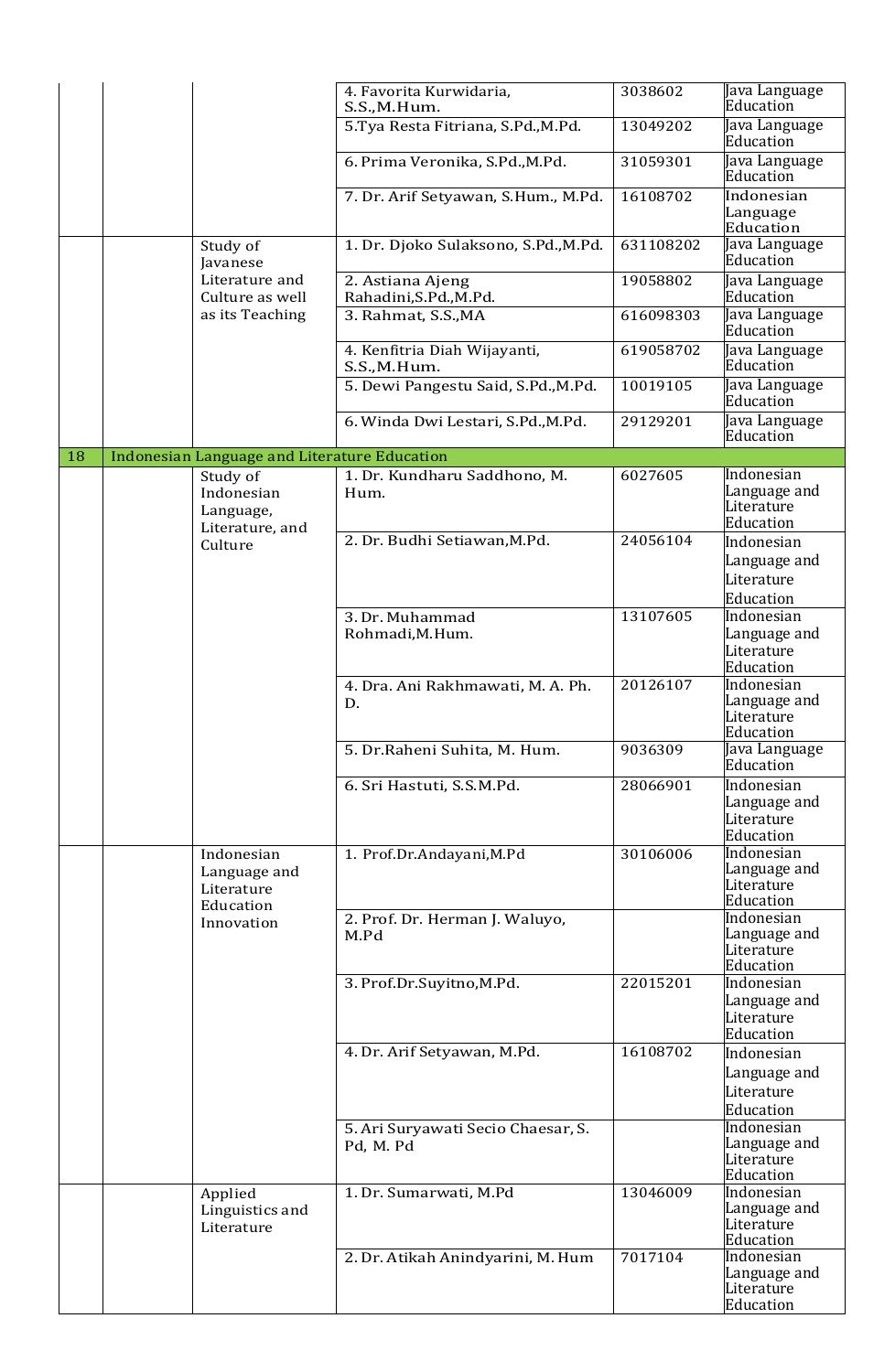|    |                                   | 3. Drs. Edy Suryanto, M.Pd.        | 10086005  | Indonesian                 |
|----|-----------------------------------|------------------------------------|-----------|----------------------------|
|    |                                   |                                    |           |                            |
|    |                                   |                                    |           | Language and               |
|    |                                   |                                    |           | Literature                 |
|    |                                   |                                    |           | Education                  |
|    |                                   | 4. Drs. Slamet Mulyono, M. Pd.     | 28076203  | Indonesian                 |
|    |                                   |                                    |           | Language and               |
|    |                                   |                                    |           | Literature                 |
|    |                                   |                                    |           |                            |
|    |                                   |                                    |           | Education                  |
|    |                                   | 5. Budi Waluyo, S. S. M. Pd        | 25087606  | Java Language              |
|    |                                   |                                    |           | Education                  |
|    |                                   | 6. winda dwi lestari, S.Pd, M.Pd   | 29129201  | Java Language              |
|    |                                   |                                    |           | Education                  |
|    | Creativity in                     | 1. Prof. Dr. Sarwiji Suwandi, M.Pd | 7046206   | Indonesian                 |
|    | Indonesian                        |                                    |           | Language and               |
|    | Language and                      |                                    |           | Literature                 |
|    | Literature as                     |                                    |           | Education                  |
|    | well as its                       |                                    |           |                            |
|    | Teaching in the                   | 2. Dr. Nugraheni Eko Wardani, M.   | 16077004  | Indonesian                 |
|    | Industrial Era 4.0                | Hum                                |           | Language and               |
|    |                                   |                                    |           | Literature                 |
|    |                                   |                                    |           | Education                  |
|    |                                   | 3. Dr. Sugit Zuliyanto, M. Pd      | 25036705  | Indonesian                 |
|    |                                   |                                    |           | Language and               |
|    |                                   |                                    |           |                            |
|    |                                   |                                    |           | Literature                 |
|    |                                   |                                    |           | Education                  |
|    |                                   | 4. Dr. Memet Sudaryanto, M. Pd     | 9039104   | Indonesian                 |
|    |                                   |                                    |           | Language and               |
|    |                                   |                                    |           | Literature                 |
|    |                                   |                                    |           | Education                  |
|    |                                   |                                    |           |                            |
|    |                                   | 5. Chafit Ulya, S. Pd. M. Pd       | 616058602 | Indonesian                 |
|    |                                   |                                    |           | Language and               |
|    |                                   |                                    |           | Literature                 |
|    |                                   |                                    |           | Education                  |
|    |                                   | 6. Titi Setiyoningsih S.Pd.M.Pd    |           | Indonesian                 |
|    |                                   |                                    |           |                            |
|    |                                   |                                    |           |                            |
|    |                                   |                                    |           | Language and               |
|    |                                   |                                    |           | Literature                 |
|    |                                   |                                    |           | Education                  |
| 19 | <b>English Language Education</b> |                                    |           |                            |
|    | English Language                  | 1. Dr. Ngadiso, M.Pd               | 31126232  | English                    |
|    | Studies, Teaching                 |                                    |           | Language and               |
|    | Methods, and                      |                                    |           | Literature                 |
|    | Assessment                        |                                    |           | Education                  |
|    |                                   | 2. Hasan Zainnuri, M.Pd.           | 24038903  | English                    |
|    |                                   |                                    |           | Language and               |
|    |                                   |                                    |           | Literature                 |
|    |                                   |                                    |           | Education                  |
|    |                                   | 3. Teguh Sarosa, S.S., M.Hum.      | 5027303   | English                    |
|    |                                   |                                    |           | Language and               |
|    |                                   |                                    |           | Literature                 |
|    |                                   |                                    |           | Education                  |
|    |                                   | 4. Drs. Muh. Asrori, M.Pd          | 15106008  | English                    |
|    |                                   |                                    |           | Language and               |
|    |                                   |                                    |           | Literature                 |
|    |                                   |                                    |           | Education                  |
|    |                                   | 5. Dr. Endang Setyaningsih, S.Pd., | 13058003  | English                    |
|    |                                   | M.Hum                              |           | Language and               |
|    |                                   |                                    |           | Literature                 |
|    |                                   |                                    |           | Education                  |
|    |                                   | 6. Kristiandi, S.S., M.A.          | 20077701  | English                    |
|    |                                   |                                    |           | Language and               |
|    |                                   |                                    |           | Literature                 |
|    |                                   |                                    |           | Education                  |
|    | English Teacher                   | 1. Dra. Dewi Rochsantiningsih,     | 18096004  | English                    |
|    | Professional                      | M.Ed., Ph.D.                       |           |                            |
|    |                                   |                                    |           | Language and<br>Literature |
|    | Development                       |                                    |           |                            |
|    |                                   |                                    |           | Education                  |
|    |                                   | 2. Hefy Sulistyawati, S.S., M.Pd.  | 8127804   | English                    |
|    |                                   |                                    |           | Language and<br>Literature |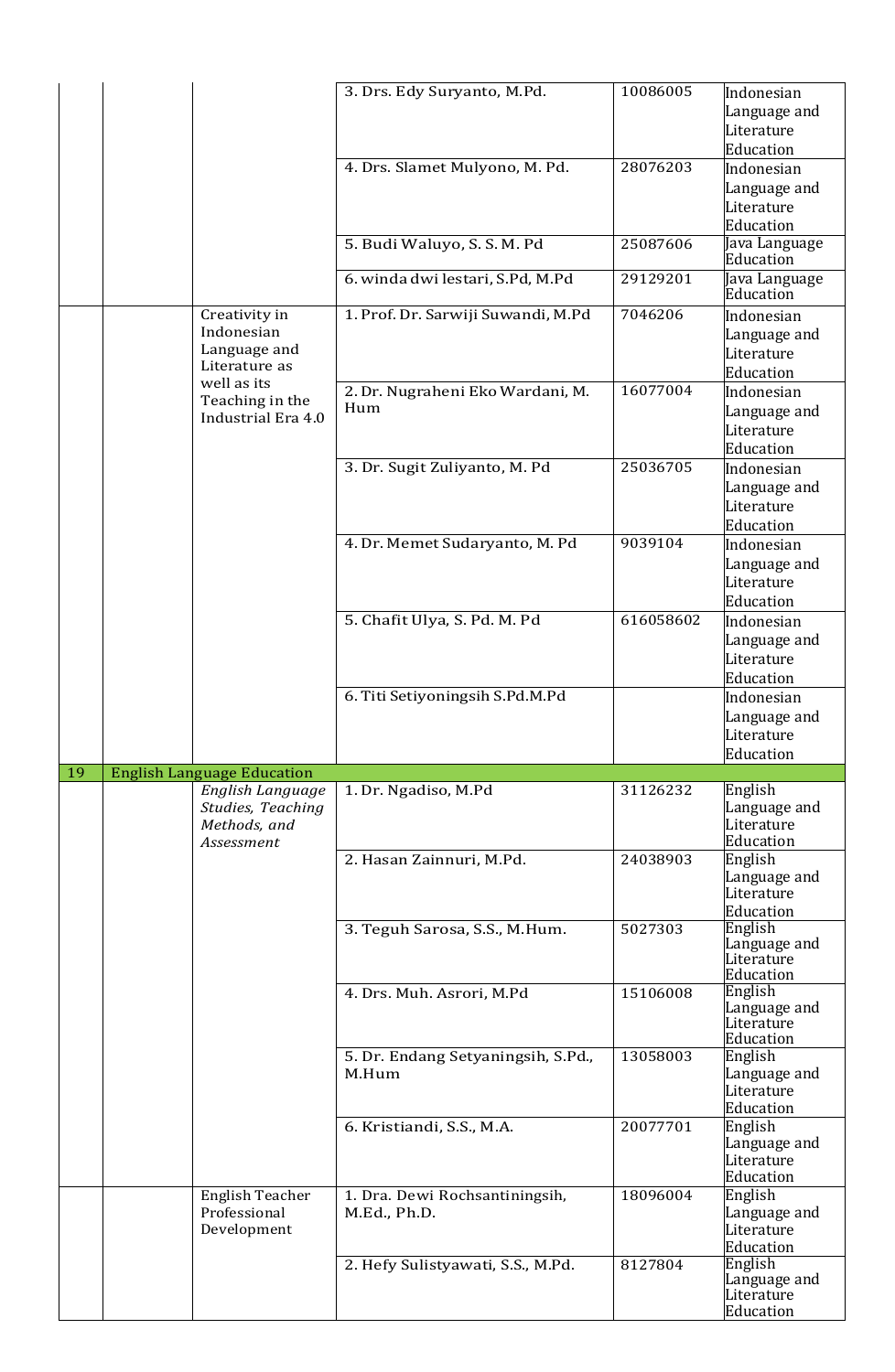|    |  |                                                             | 3. Ellisa Indriyani Putri Handayani,<br>S.Pd., M.Hum.                       | 622128201            | English<br>Language and<br>Literature<br>Education |
|----|--|-------------------------------------------------------------|-----------------------------------------------------------------------------|----------------------|----------------------------------------------------|
|    |  |                                                             | 4. Sri Haryati, S.Pd., M.Pd.                                                | 10038704             | English<br>Language and<br>Literature<br>Education |
|    |  |                                                             | 5. Dewi Sri Wahyuni, S.Pd., M.Pd.                                           | 18087803             | English<br>Language and<br>Literature<br>Education |
|    |  |                                                             | 6. Drs. Martono, M.A.                                                       | 1036008              | English<br>Language and<br>Literature<br>Education |
|    |  |                                                             | 7. Dewi Cahyaningrum, S.Pd.,<br>M.Pd.                                       | 623038801            | English<br>Language and<br>Literature<br>Education |
|    |  | English Language<br>Teaching<br>Curriculum and<br>Materials | 1. Prof. Dr. Joko Nurkamto, M.Pd                                            | 24016105             | English<br>Language and<br>Literature<br>Education |
|    |  | Development                                                 | 2. Dr. Nur Arifah Drajati, M.Pd                                             | 6057509              | English<br>Language and<br>Literature<br>Education |
|    |  |                                                             | 3. Kristian Adi Putra, S.Pd., M.Pd.,<br>Ph.D.                               |                      | English<br>Language and<br>Literature<br>Education |
|    |  |                                                             | 4. Dr. Suparno, M.Pd.                                                       | 8,885E+09            | English<br>Language and<br>Literature<br>Education |
|    |  |                                                             | 5. Dr. Abdul Asib, M.Pd.                                                    | 7035205              | English<br>Language and<br>Literature<br>Education |
|    |  |                                                             | 6. Dr. Sumardi, M.Hum.                                                      | 8067408              | English<br>Language and<br>Literature<br>Education |
| 20 |  | <b>Guidance and Counseling</b>                              |                                                                             |                      |                                                    |
|    |  | Guidance and<br>Counseling                                  | 1. Dr. Edy Legowo, M.Pd                                                     | 24035702             | Guidance and<br>Counseling                         |
|    |  | Management                                                  | 2. Dr. Naharus Surur, M.Pd                                                  | 5086708              | Guidance and<br>Counseling                         |
|    |  |                                                             | 3. Ulya Makhmudah, S.Pd., M.Pd                                              | 607128601            | Guidance and<br>Counseling                         |
|    |  |                                                             | 4. Ma`rifatin Indah Kholili, S.Pd.,<br>M.Pd                                 | 2049102              | Guidance and<br>Counseling                         |
|    |  |                                                             | 5. Adi Dewantoro, S.Pd., M.Pd                                               | 1059304              | Guidance and<br>Counseling                         |
|    |  |                                                             |                                                                             |                      | Guidance and<br>Counseling                         |
|    |  |                                                             | 6. Dr. Wagimin, M.Pd                                                        |                      | Guidance and<br>Counseling                         |
|    |  | Psychoeducation<br>and Counseling                           | 1. Dr. Asrowi, M.Pd                                                         | 8085508              | Guidance and<br>Counseling                         |
|    |  |                                                             | 2. Dr. Ribut Purwaningrum, S.Pd.,<br>M.Pd                                   | 28118908             | Guidance and<br>Counseling                         |
|    |  |                                                             | 3. Rian Rokhmad Hidayat, S.Pd.,<br>M.Pd                                     | 15038901             | Guidance and<br>Counseling                         |
|    |  |                                                             | 4. Agus Tri Susilo, S.Pd., M.Pd                                             | 21089003             | Guidance and<br>Counseling                         |
|    |  |                                                             | 5. Citra Tectona Suryawati, S.Pd.,<br>M.Pd<br>6. Dr. Siti S. Fadhilah, M.Pd | 27099204<br>12085405 | Guidance and<br>Counseling<br>Guidance and         |
| 21 |  | <b>Special Education(PLB)</b>                               |                                                                             |                      | Counseling                                         |
|    |  |                                                             |                                                                             |                      |                                                    |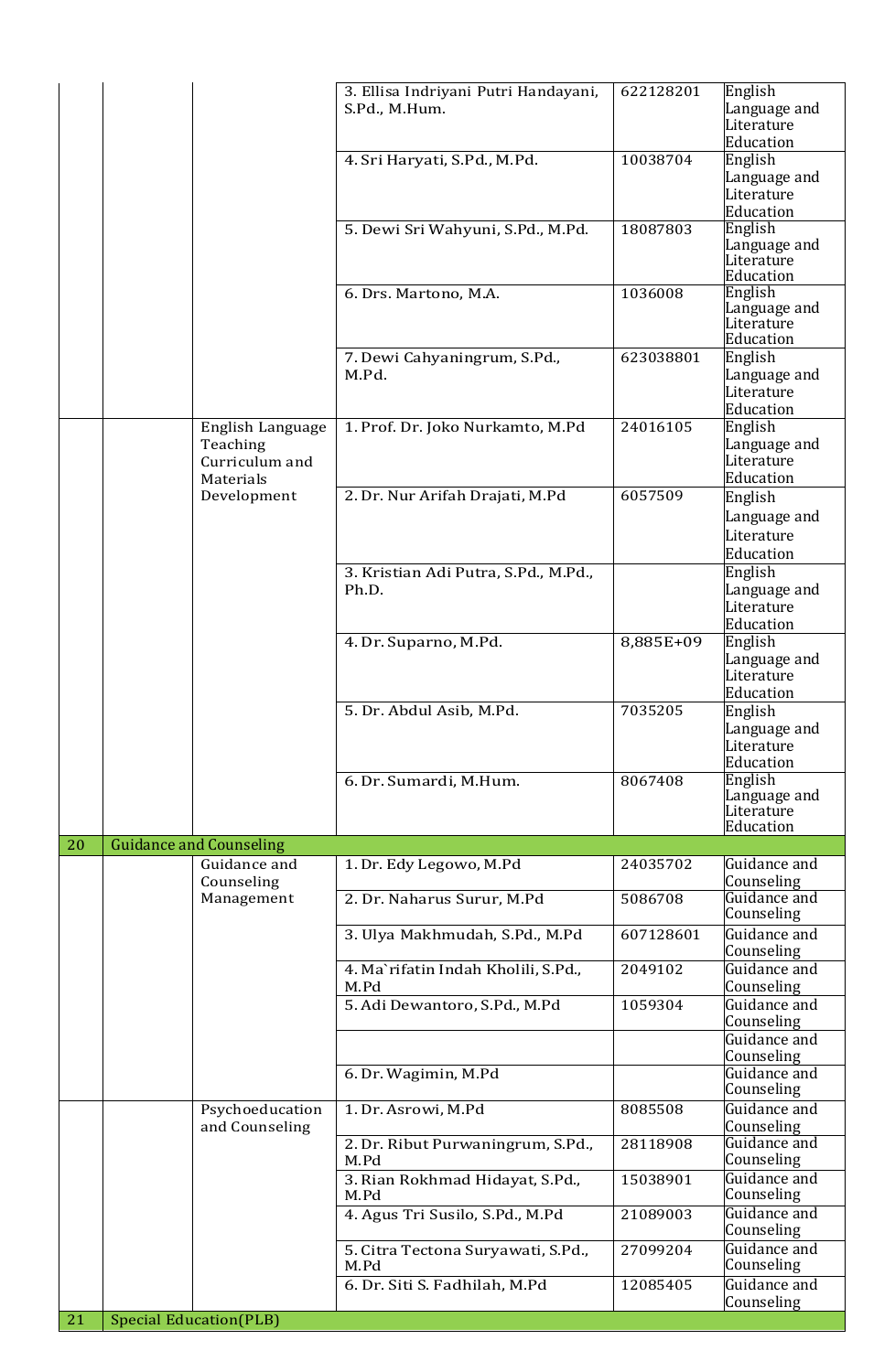|    | <b>Science and Policy</b><br>Development | 1. Prof. Dr. Sunardi. M.Sc              | 16095407                                                | Special<br>Education(PLB) |                                                     |
|----|------------------------------------------|-----------------------------------------|---------------------------------------------------------|---------------------------|-----------------------------------------------------|
|    |                                          | 2. Mohammad Anwar, M.Pd                 | 625098603                                               | Special<br>Education(PLB) |                                                     |
|    |                                          | 3. Sugini, S.Pd., M.Pd.                 | 23097902                                                | Special<br>Education(PLB) |                                                     |
|    |                                          |                                         | 4. Tias Martika, M.Pd.                                  | 7039102                   | Special<br>Education(PLB)                           |
|    |                                          |                                         | 5. Dr. Abdul Salim, M.Kes.                              | 1095705                   | Special<br>Education(PLB)                           |
|    | <b>Special Education</b>                 | and Special Service                     | 1. Erna Kumala Sari, S.Pd., M.Psi.<br>Psikolog.         | 30118405                  | Special<br>Education(PLB)                           |
|    |                                          | Management                              | 2. Arsy Anggrelanggi, S.Pd., M.Pd.                      | 27019003                  | Special<br>Education(PLB)                           |
|    |                                          |                                         | 3. Priyono, S.Pd., M.Si.                                | 2097102                   | Special<br>Education(PLB)                           |
|    |                                          |                                         | 4. Prof. Dr. Munawir Yusuf, M.Psi                       | 1055504                   | Special<br>Education(PLB)                           |
|    |                                          |                                         | 5. Prof. Dr. Ravik Karsidi, M.S.                        | 7075713                   | Special<br>Education(PLB)                           |
|    |                                          | <b>Special Education</b><br>and Special | 1. Dewi Sri Rejeki, S.Pd., M.Pd.                        | 30077601                  | Special<br>Education(PLB)                           |
|    |                                          | <b>Service Strategy</b>                 | 2. Mahardika Supratiwi, S.Psi.,<br>M.A.                 | 17088704                  | Special<br>Education(PLB)                           |
|    |                                          |                                         | 3. Dr. Subagya, M.Si.                                   | 1106005                   | Special<br>Education(PLB)                           |
|    |                                          |                                         | 4. Dr. Herry Widyastono, M.Pd.                          | 4115908                   | Special<br>Education(PLB)                           |
|    |                                          |                                         | 5. Dr. Joko Yuwono, M.Pd.                               | 419067302                 | Special<br>Education(PLB)                           |
|    |                                          |                                         | 6. Dr. Hermawan, M.Si.                                  | 18085914                  | Special<br>Education(PLB)                           |
| 22 |                                          |                                         | Elementary School Teacher Education (PGSD) of Surakarta |                           |                                                     |
|    |                                          | Elementary                              | 1. Idam Ragil Widianto Atmojo,                          | 13088302                  | Elementary                                          |
|    |                                          | <b>School Teacher</b>                   | S.Pd., M. Si                                            |                           | <b>School Teacher</b>                               |
|    |                                          | Competency<br>Innovation                |                                                         |                           | Education                                           |
|    |                                          |                                         |                                                         |                           | (PGSD)                                              |
|    |                                          |                                         | 2. Drs. Hadi Mulyono, M. Pd                             | 9105606                   | Elementary<br><b>School Teacher</b><br>Education    |
|    |                                          |                                         | 3. Fadhil Adi Purnama, SH, MH                           | 14098908                  | (PGSD)<br>Elementary<br>School Teacher<br>Education |
|    |                                          |                                         | 4. Roy Ardiansyah, S.Pd., M. Pd                         | 5059401                   | (PGSD)<br>Elementary                                |
|    |                                          |                                         |                                                         |                           | <b>School Teacher</b><br>Education                  |
|    |                                          |                                         |                                                         |                           | (PGSD)                                              |
|    |                                          |                                         | 5. Dwi Yuniasih Saputri, S.Pd., M.<br>Pd                | 11069401                  | Elementary<br>School Teacher<br>Education           |
|    |                                          |                                         |                                                         |                           | (PGSD)                                              |
|    |                                          |                                         | 6. Nurul Shofiatin Zuhro, S.Pd., M.                     | 23088902                  | Early Childhood                                     |
|    |                                          |                                         | Pd                                                      |                           | Teacher                                             |
|    |                                          |                                         |                                                         |                           | Education                                           |
|    |                                          |                                         |                                                         |                           | (PGPAUD)                                            |
|    |                                          |                                         | 7. Jumiatmoko, S.Pd., M. Pd                             |                           | Early Childhood                                     |
|    |                                          |                                         |                                                         |                           | Teacher                                             |
|    |                                          |                                         |                                                         |                           | Education                                           |
|    |                                          |                                         |                                                         |                           | (PGPAUD)                                            |
|    |                                          | Elementary<br>School                    | 1. Dr. Riyadi, S Pd., M.Si.                             | 16016705                  | Elementary<br><b>School Teacher</b>                 |
|    |                                          | Mathematics                             |                                                         |                           | Education                                           |
|    |                                          | and Science                             |                                                         |                           | (PGSD)                                              |
|    |                                          | Learning<br>Innovation                  | 2. Dr. Peduk Rintayati, M.Pd.                           | 8,835E+09                 | Elementary<br><b>School Teacher</b>                 |
|    |                                          |                                         |                                                         |                           | Education                                           |
|    |                                          |                                         |                                                         |                           | (PGSD)                                              |
|    |                                          |                                         | 3. Dra. Siti Kamsiyati, M.Pd.                           | 20065815                  | Elementary                                          |
|    |                                          |                                         |                                                         |                           | <b>School Teacher</b>                               |
|    |                                          |                                         |                                                         |                           | Education<br>(PGSD)                                 |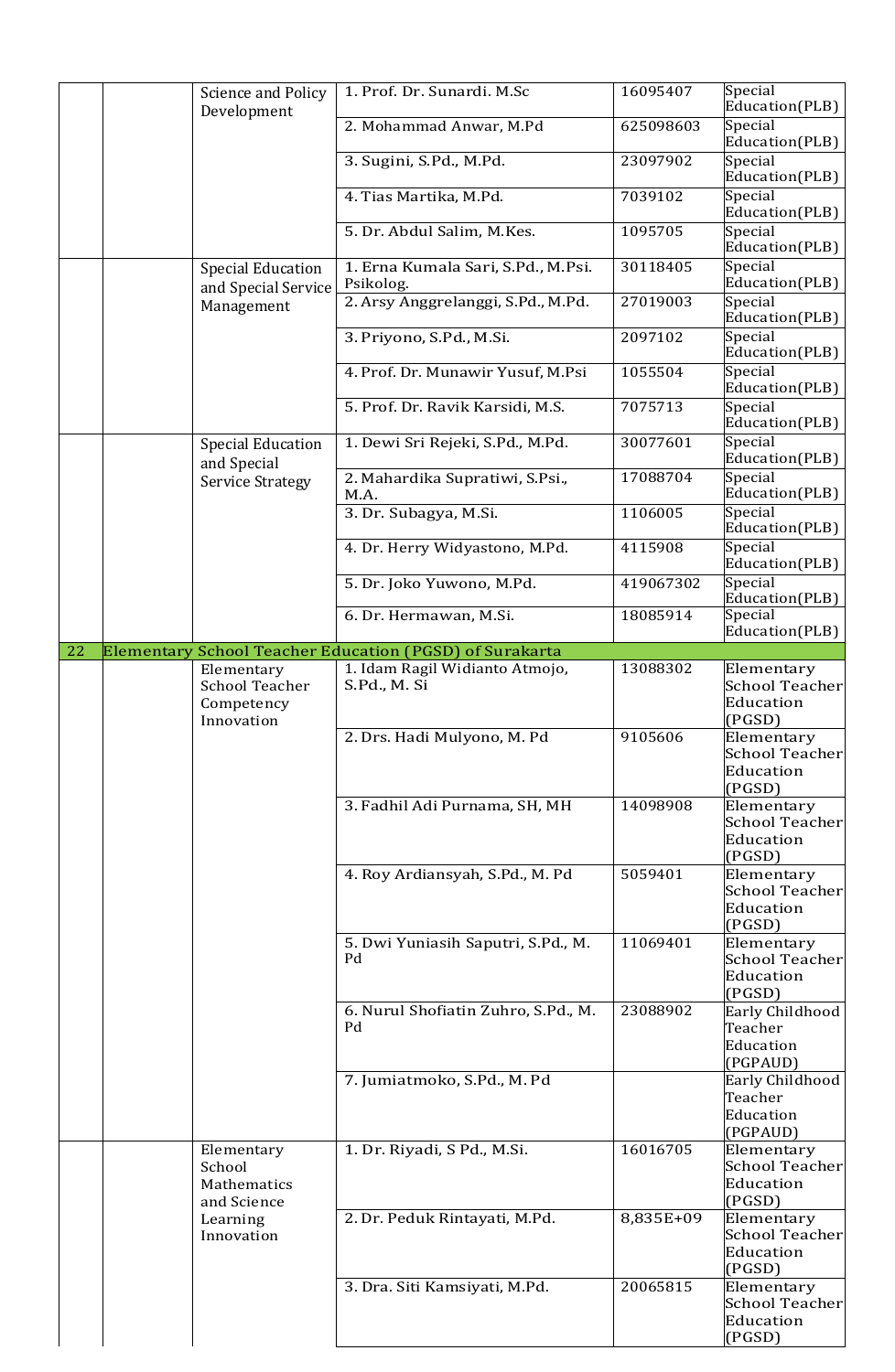|  |  |                                              | 4. Anesa Surya, S.Pd., M.Pd.           | 520049002 | Elementary<br><b>School Teacher</b> |
|--|--|----------------------------------------------|----------------------------------------|-----------|-------------------------------------|
|  |  |                                              |                                        |           |                                     |
|  |  |                                              |                                        |           | Education                           |
|  |  |                                              |                                        |           | (PGSD)                              |
|  |  |                                              | 5. Dr. Sandra Bayu Kurniawan,<br>M.Pd. |           | Elementary<br>School Teacher        |
|  |  |                                              |                                        |           | Education                           |
|  |  |                                              |                                        |           | (PGSD)                              |
|  |  |                                              | 6. Ira Kurniawati, S.Si., M.Pd.        | 520049002 | Mathematics                         |
|  |  |                                              |                                        |           | Education                           |
|  |  |                                              | 7. Dr. Imam Sujadi, M.Si.              | 15096709  | <b>Mathematics</b>                  |
|  |  |                                              |                                        |           | Education                           |
|  |  | Elementary                                   | 1. Dr. Rukayah, M.Hum                  | 27085706  | Elementary                          |
|  |  | School Arts and                              |                                        |           | <b>School Teacher</b>               |
|  |  | Culture                                      |                                        |           | Education                           |
|  |  | Education                                    |                                        |           | (PGSD)                              |
|  |  | Innovation                                   | 2. Dr. Siti Wahyuningsih, M.Pd         | 21016110  | Early Childhood                     |
|  |  |                                              |                                        |           | Education                           |
|  |  |                                              |                                        |           | (PAUD)                              |
|  |  |                                              | 3. Karsono, M.Sn                       | 6078005   | Elementary                          |
|  |  |                                              |                                        |           | School Teacher                      |
|  |  |                                              |                                        |           | Education                           |
|  |  |                                              |                                        |           | (PGSD)                              |
|  |  |                                              | 4. Joko Daryanto, M.Sn                 | 22047504  | Elementary                          |
|  |  |                                              |                                        |           | <b>School Teacher</b>               |
|  |  |                                              |                                        |           | Education                           |
|  |  |                                              |                                        |           | (PGSD)                              |
|  |  |                                              | 5. Dra. Tri Budhiharto, M.Pd           | 21125908  | Elementary                          |
|  |  |                                              |                                        |           | School Teacher                      |
|  |  |                                              |                                        |           | Education                           |
|  |  |                                              |                                        |           | (PGSD)                              |
|  |  |                                              | 6. Warananingtya Palupi, S.Sn., M.     | 13108003  | Early Childhood                     |
|  |  |                                              | Sn                                     |           | Education                           |
|  |  |                                              |                                        |           | (PAUD)                              |
|  |  | Elementary                                   | 1. Dr. Sukarno, M.Pd                   | 3025706   | Elementary                          |
|  |  | School                                       |                                        |           | School Teacher                      |
|  |  | Education<br>Innovation                      |                                        |           | Education                           |
|  |  |                                              | 2. Dr. Suharno, M.Pd                   |           | (PGSD)                              |
|  |  |                                              |                                        |           | S-2 Teknologi<br>Pend.              |
|  |  |                                              | 3. Dr. Chumdari, M.Pd                  | 12055611  | Elementary                          |
|  |  |                                              |                                        |           | School Teacher                      |
|  |  |                                              |                                        |           | Education                           |
|  |  |                                              |                                        |           | (PGSD)                              |
|  |  |                                              | 4. Dra. Sularmi, M.Pd                  | 1115710   | Elementary                          |
|  |  |                                              |                                        |           | <b>School Teacher</b>               |
|  |  |                                              |                                        |           | Education                           |
|  |  |                                              |                                        |           | (PGSD)                              |
|  |  |                                              | 5. Agus Tri Susilo, S.Pd., M. Pd       | 21089003  | Guidance and                        |
|  |  |                                              |                                        |           | Counseling                          |
|  |  | Elementary                                   | 1. Prof. Dr. Retno Winarni, M.Pd.      | 21015607  | Elementary                          |
|  |  | School<br>Language<br>Learning<br>Innovation |                                        |           | <b>School Teacher</b>               |
|  |  |                                              |                                        |           | Education                           |
|  |  |                                              |                                        |           | (PGSD)                              |
|  |  |                                              | 2. Prof. Dr. St. Y. Slamet, M.Pd.      |           | Elementary                          |
|  |  |                                              |                                        |           | <b>School Teacher</b>               |
|  |  |                                              |                                        |           | Education                           |
|  |  |                                              |                                        |           | (PGSD)                              |
|  |  |                                              | 3. Dra. Jenny Indrastuti Siti          | 25016307  | Elementary                          |
|  |  |                                              | Purwanti, M.Pd.                        |           | School Teacher                      |
|  |  |                                              |                                        |           | Education                           |
|  |  |                                              |                                        | 17066706  | (PGSD)                              |
|  |  |                                              | 4. Dr. Hartono, M.Hum.                 |           | Elementary                          |
|  |  |                                              |                                        |           | <b>School Teacher</b>               |
|  |  |                                              |                                        |           | Education                           |
|  |  |                                              | 5. Drs. Mohammad Ismail Sriyanto,      | 22065806  | (PGSD)<br>Elementary                |
|  |  |                                              | M.Pd.                                  |           | School Teacher                      |
|  |  |                                              |                                        |           | Education                           |
|  |  |                                              |                                        |           | (PGSD)                              |
|  |  | Elementary                                   | 1. Dr. Marmoah M.Pd                    | 6096601   | Elementary                          |
|  |  | School                                       |                                        |           | <b>School Teacher</b>               |
|  |  |                                              |                                        |           | Education                           |
|  |  |                                              |                                        |           |                                     |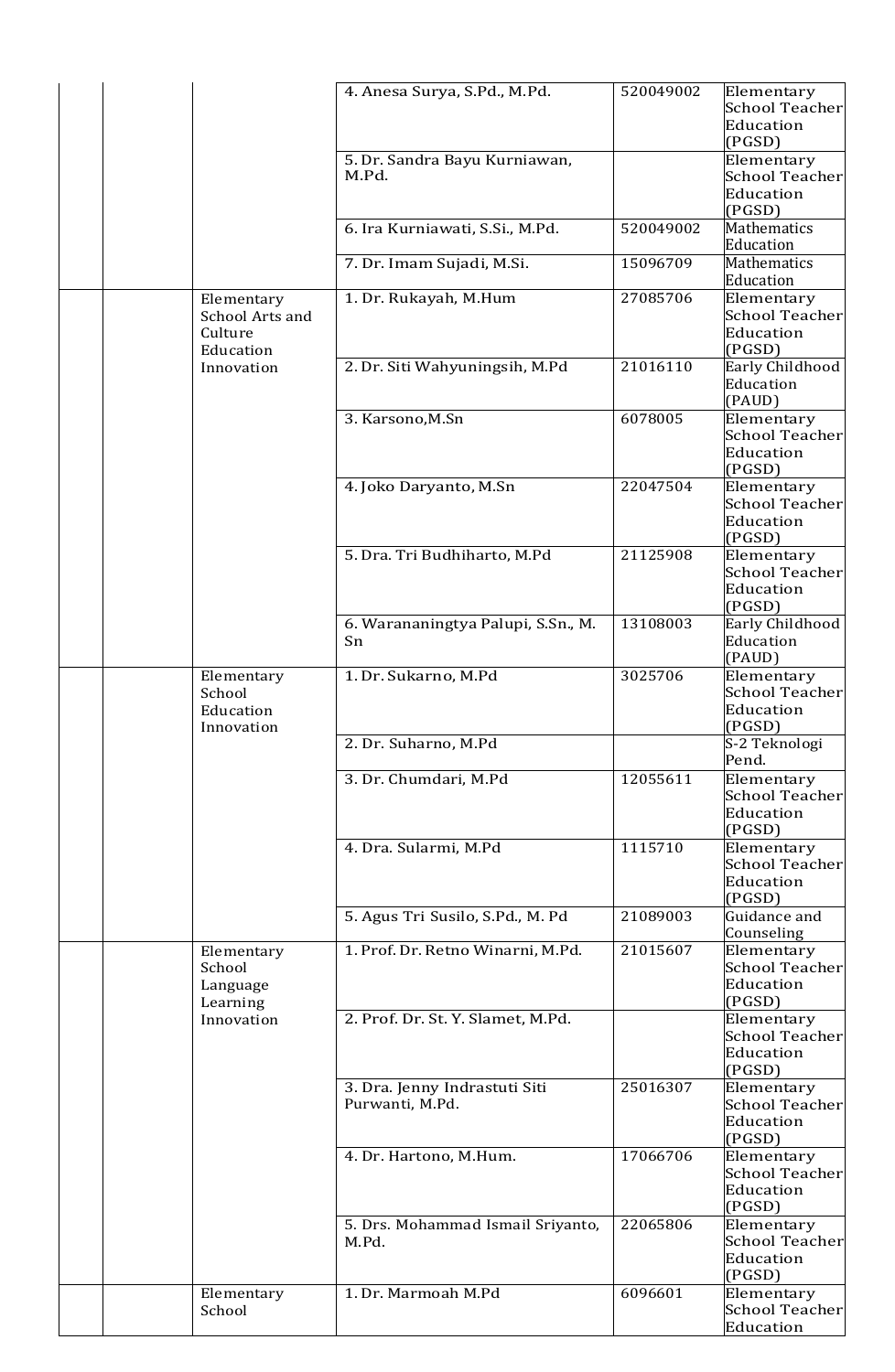|    | Humanities                                   |                                                       |           | (PGSD)                                                                   |
|----|----------------------------------------------|-------------------------------------------------------|-----------|--------------------------------------------------------------------------|
|    | <b>Innovation RG</b>                         | 2. Dra. Siti Istiyati, M.pd                           | 19086109  | Elementary<br><b>School Teacher</b><br>Education                         |
|    |                                              | 3. Hadiyah.S.Pd., M.Pd                                | 27075815  | (PGSD)<br>Elementary<br><b>School Teacher</b><br>Education               |
|    |                                              |                                                       |           | (PGSD)                                                                   |
|    |                                              | 4. Drs.Hasan M, Pd                                    | 15055915  | Elementary<br><b>School Teacher</b><br>Education                         |
|    |                                              |                                                       |           | (PGSD)                                                                   |
|    |                                              | 5. Matsuri. S.Pd, M.Pd                                | 23037903  | Elementary                                                               |
|    |                                              |                                                       |           | <b>School Teacher</b><br>Education                                       |
| 23 |                                              | Elementary School Teacher Education (PGSD) of Kebumen |           | (PGSD)                                                                   |
|    | Elementary                                   | 1. Dr. Suhartono, M.Pd.                               | 20056208  | Elementary                                                               |
|    | Education<br>Study                           |                                                       |           | <b>School Teacher</b><br>Education<br>(PGSD) of<br>Kebumen               |
|    |                                              | 2. Dra. Tri Saptuti Susiani, M.Pd.                    | 21115910  | Elementary                                                               |
|    |                                              |                                                       |           | <b>School Teacher</b><br>Education<br>(PGSD) of<br>Kebumen               |
|    |                                              | 3. Drs. Ngatman, M.Pd.                                | 25065906  | Elementary<br>School Teacher<br>Education<br>(PGSD) of                   |
|    |                                              | 4. Moh Salimi, S.Pd., M.Pd.                           | 7088602   | Kebumen<br>Elementary                                                    |
|    |                                              |                                                       |           | <b>School Teacher</b><br>Education<br>(PGSD) of<br>Kebumen               |
|    |                                              | 5. Ratna Hidayah, S.Pd., M.Pd                         | 505059001 | Elementary<br><b>School Teacher</b><br>Education<br>(PGSD) of            |
|    |                                              |                                                       |           | Kebumen                                                                  |
|    | <b>Education</b> and<br>Entrepreneurs<br>hip | 1. Dr. Rokhmaniyah, M.Pd.                             | 11106707  | Elementary<br><b>School Teacher</b><br>Education<br>(PGSD) of<br>Kebumen |
|    |                                              | 2. Drs. Wahyudi, M.Pd.                                | 10126208  | Elementary<br><b>School Teacher</b><br>Education<br>(PGSD) of<br>Kebumen |
|    |                                              | 3. Dr. Kartika Chrysti Suryandari,<br>M.Si.           | 1047710   | Elementary<br><b>School Teacher</b><br>Education<br>(PGSD) of<br>Kebumen |
|    |                                              | 4. Drs. M. Chamdani, M.Pd.                            | 8086116   | Elementary<br><b>School Teacher</b><br>Education<br>(PGSD) of<br>Kebumen |
|    |                                              | 5. Drs. Joharman, M.Pd.                               | 25055608  | Elementary<br><b>School Teacher</b><br>Education<br>(PGSD) of<br>Kebumen |
| 24 | <b>Early Childhood Teacher Education</b>     | 1. Dr. Siti wahyuningsih, M. Pd                       | 21016110  | Early Childhood                                                          |
|    | Learning<br>Innovation of<br>Early Childhood |                                                       |           | Education<br>(PAUD)                                                      |
|    | Education                                    | 2. Ruli hafidah, M. Hum                               | 12067908  | Early Childhood                                                          |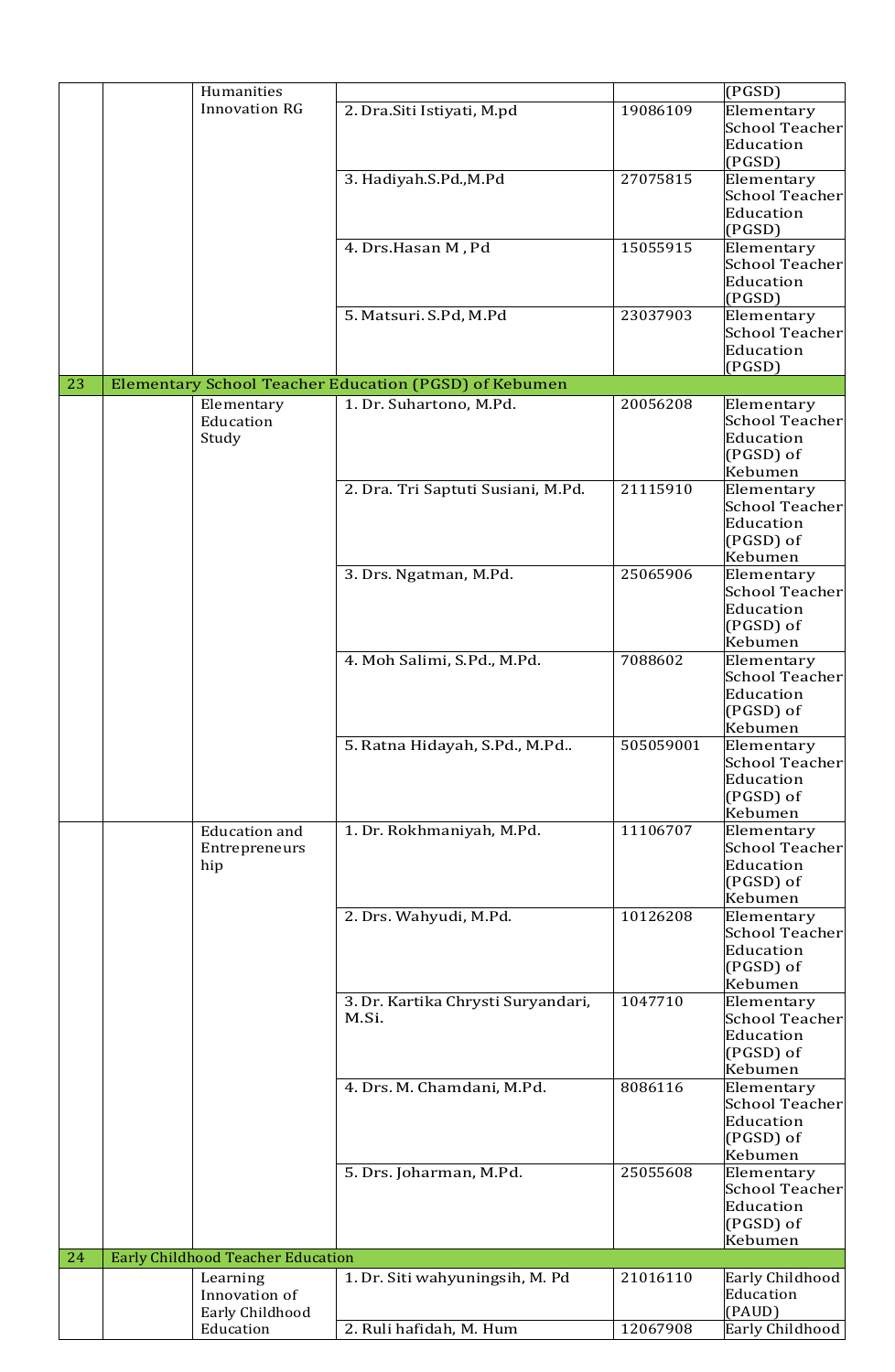|    | (PAUD)                                   |                                  |           | Education                            |
|----|------------------------------------------|----------------------------------|-----------|--------------------------------------|
|    |                                          |                                  |           | (PAUD)                               |
|    |                                          | 3. Adriani Rahma P. MA           | 21118804  | Early Childhood<br>Education         |
|    |                                          |                                  |           | (PAUD)                               |
|    |                                          | 4. Muh. Munif MA                 | 602048305 | Early Childhood                      |
|    |                                          |                                  |           | Education<br>(PAUD)                  |
|    |                                          | 5. Nurul kusuma D, M. Pd         | 3098906   | Early Childhood                      |
|    |                                          |                                  |           | Education<br>(PAUD)                  |
|    |                                          | 6. Novita Eka N. M. Pd           | 708119201 | Early Childhood                      |
|    |                                          |                                  |           | Education<br>(PAUD)                  |
|    |                                          | 7. Vera Sholihah, M. Pd          |           | Early Childhood                      |
|    |                                          |                                  |           | Education<br>(PAUD)                  |
|    |                                          | 8. Anesa Surya, M.Pd.            | 520049002 | Early Childhood                      |
|    |                                          |                                  |           | Education<br>(PAUD)                  |
|    | Management of                            | 1. Dr. Upik Elok M. Pd.          | 25056210  | Early Childhood                      |
|    | Early Childhood<br>Education             |                                  |           | Education<br>(PAUD)                  |
|    | (PAUD)                                   | 2. Anayanti R. MA                | 3017603   | Early Childhood                      |
|    |                                          |                                  |           | Education<br>(PAUD)                  |
|    |                                          | 3. Warananingtyas P. MA          | 13108003  | Early Childhood                      |
|    |                                          |                                  |           | Education                            |
|    |                                          | 4. Anjar F, M. Pd                |           | (PAUD)<br>Early Childhood            |
|    |                                          |                                  |           | Education                            |
|    |                                          |                                  |           | (PAUD)                               |
|    |                                          | 5. Jumiatmoko, M. Pd             |           | Early Childhood                      |
|    |                                          |                                  |           | Education<br>(PAUD)                  |
|    |                                          | 6. Nurul Shofiatin Zuhro, M. Pd. | 23088902  | Early Childhood                      |
|    |                                          |                                  |           | Education                            |
|    |                                          |                                  |           |                                      |
|    |                                          |                                  |           | (PAUD)                               |
| 25 | S2 Vocational Teacher Education (PGV)    |                                  |           |                                      |
|    | <b>STEM Education</b><br>& Literacy      | 1. Dr. Indah Widiastuti          | 14057802  | Mechanical<br>Engineering            |
|    |                                          |                                  |           | <b>Education (PTM)</b>               |
|    |                                          | 2. Murni Ramli, Ed.D             | 614077101 | <b>Biology</b><br>Education          |
|    |                                          | 3. Cucuk Wawan Budiyanto, PhD    | 25037806  | Informatics and                      |
|    |                                          |                                  |           | Computer                             |
|    |                                          |                                  |           | Engineering                          |
|    |                                          |                                  |           | Education<br>(PTIK)                  |
|    |                                          | 4. Dr. Farida Nurhasanah         | 3068101   | Mathematics                          |
|    |                                          | 5. Dr. Paed. Nurma Yunita        | 26068301  | Education<br>Science                 |
|    |                                          | Indriyanti                       |           | Education                            |
|    |                                          | 6. Moh Salimi, S.Pd, M.Pd        | 7088602   | Elementary                           |
|    |                                          |                                  |           | <b>School Teacher</b>                |
|    |                                          |                                  |           | Education<br>(PGSD)                  |
|    |                                          | 7. Anayanti Rahmawati, M.Pd      | 3017603   | Early Childhood                      |
|    |                                          |                                  |           | Teacher                              |
|    |                                          |                                  |           | Education<br>(PGPAUD)                |
|    |                                          | 8. Valiant Lukad, M.Pd.          | 22029103  | Mechanical                           |
|    |                                          |                                  |           | Engineering                          |
|    |                                          | 9. Danar Susilo Wijayanto, M.Eng | 24017904  | Education (PTM)<br>Mechanical        |
|    |                                          |                                  |           | Engineering                          |
|    |                                          |                                  |           | Education (PTM)                      |
|    | <b>Technical</b>                         | 1. Dr. Suharno, S.T., M.T        | 3067108   | Mechanical                           |
|    | Vocational                               |                                  |           | Engineering                          |
|    | <b>Education</b> and<br>Training (TVET). | 2. Dr. Eng. Nugroho Agung        | 30128107  | <b>Education (PTM)</b><br>Mechanical |
|    |                                          | Pambudi                          |           | Engineering<br>Education (PTM)       |